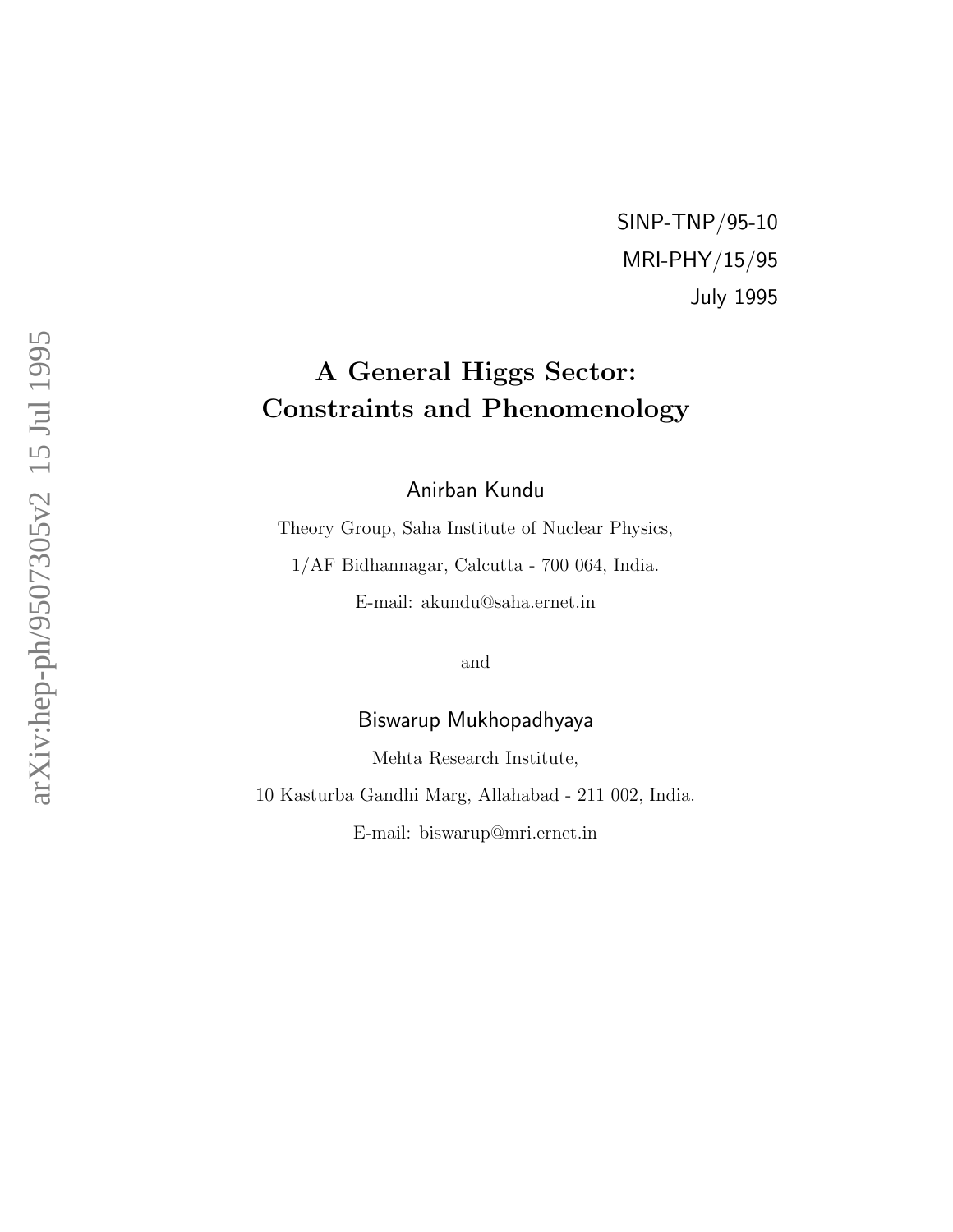#### Abstract

We have investigated some phenomenological aspects of an  $SU(2) \times$  $U(1)$  scenario where scalars belonging to arbitrary representations of  $SU(2)$  are involved in electroweak symmetry breaking. The resulting interaction terms are derived. Some constraints are obtained on the arbitrary scalar sector from the requirement of tree-level unitarity in longitudinal gauge boson scattering. We also show that, in cases where the scalars ensure  $\rho = 1$  at tree-level, useful restrictions on their parameter space follow from precision measurements of the  $Zb\bar{b}$  vertex. Finally, some salient features about the production of such Higgs bosons in  $e^+e^-$  collision are discussed.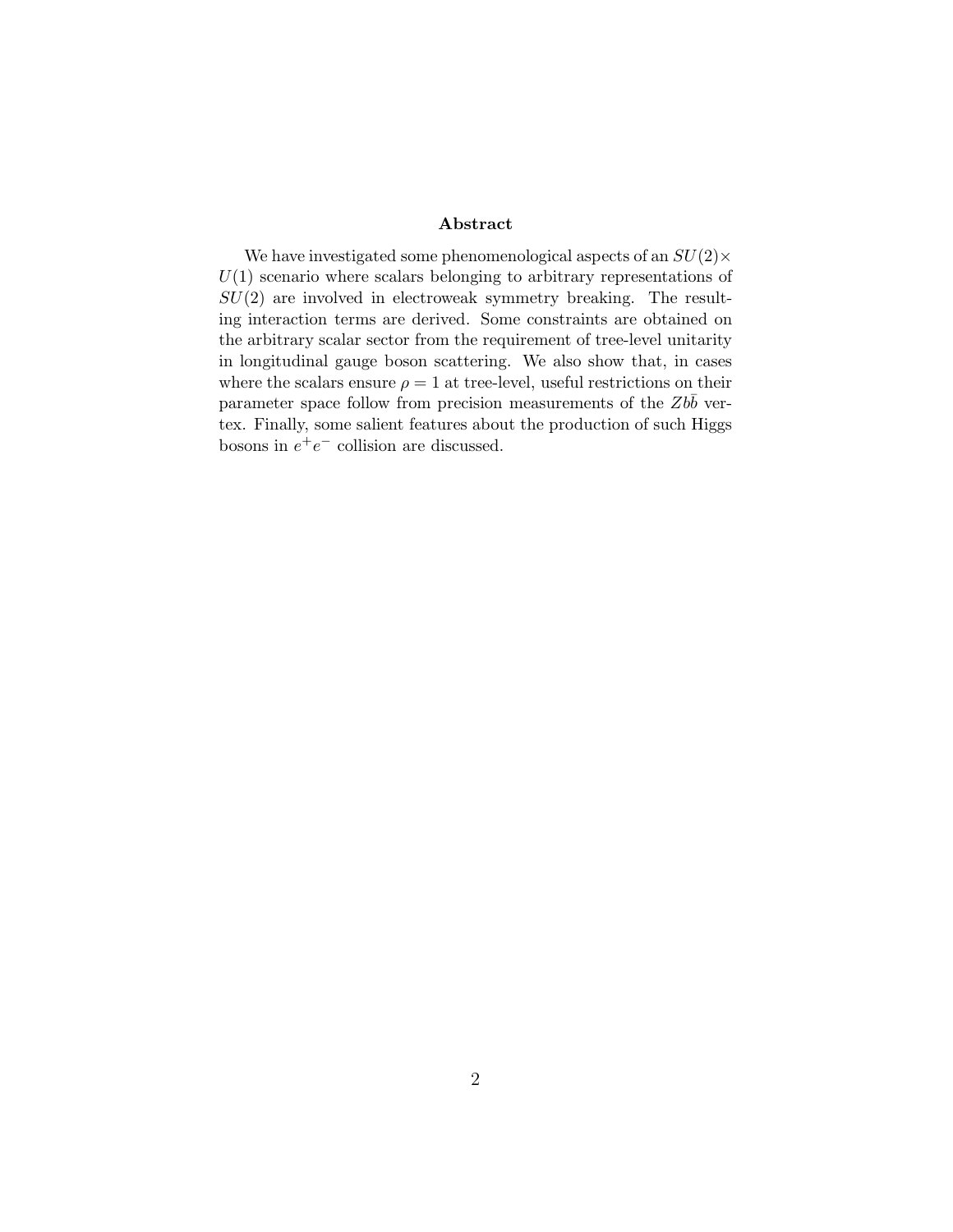#### 1. Introduction

The electroweak symmetry breaking sector of the Standard Model (SM) is still an object of widespread conjectures. Admittedly, the model with one Higgs doublet is the simplest one and is also consistent with the current experimental results. From an alternative standpoint, however, it may seem to be rather artificial to postulate just one fundamental scalar doublet in nature, as compared with several families of particles in the fermionic sector. Models with two or more doublets have been explored in this spirit [1].

It is also pertinent to investigate the consequences of scalars belonging to other representations of  $SU(2)$ . This will not alter the gauge group structure of the SM, but will enlarge its particle content and change the gauge-scalar and fermion-scalar interactions in a significant manner. The motivation for introducing higher Higgs representations can be seen, for example, in the context of neutrino masses. If lepton number can be violated, then the interaction with the vacuum expectation value (VEV) of a Higgs triplet may lead to Majorana masses for left-handed neutrinos [2]. This not only facilitates the incorporation of neutrino masses without any need for completely sterile right-handed neutrinos, but also explains why neutrino masses are so much smaller than their charged fermionic counterparts. Triplet Higgs scenarios have been further explored in the literature in both the contexts of  $e^+e^-$  and hadronic colliders [3, 4, 5, 6, 7, 8, 9].

However, representations of scalars higher than doublets suffer from one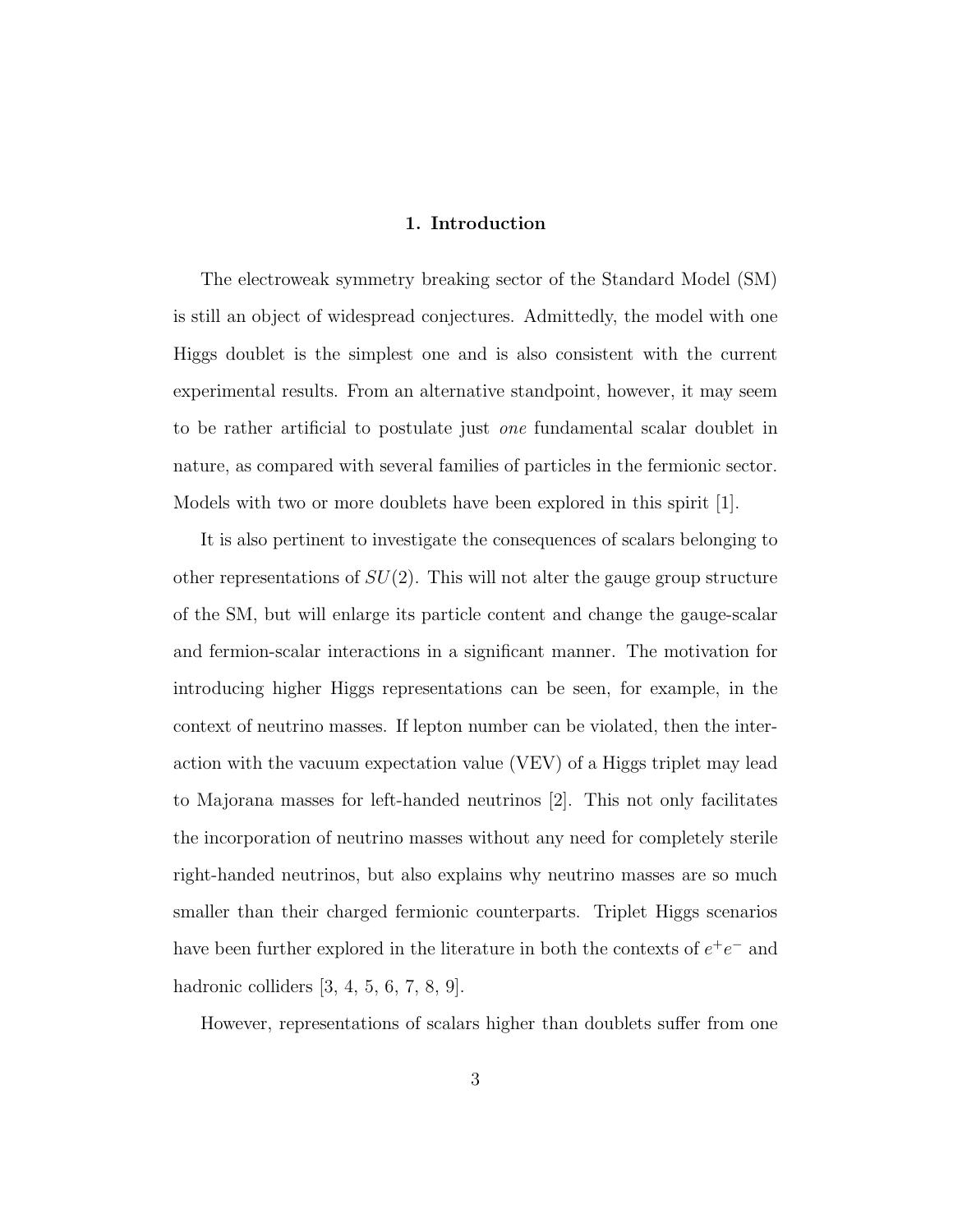serious malady, namely, they in general violate the experimental constraints on the  $\rho$ -parameter, defined as  $\rho = m_W^2/m_Z^2 \cos^2 \theta_W$ . The tree-level value of  $\rho$  in a general Higgs scenario is given by [1]

$$
\rho = \frac{\sum_{k} [4T_k(T_k + 1) - Y_k^2]|v_k|^2 c_k}{\sum_{k} 2Y_k^2 |v_k|^2} \tag{1}
$$

where  $v_k$  is the VEV of the k-th multiplet of scalars, and  $c_k = 1(1/2)$  for a complex (real) representation. It can be verified from above that higher scalar representations contradict the experimentally measured value of  $\rho =$  $1.0004 \pm 0.0030$  [10] unless one of the following conditions is satisfied:

- 1. We have some higher Higgs representation which accidentally does not contribute to  $\rho$ , such as one with  $T = 3$ ,  $Y = 4$ .
- 2. The VEVs of the higher representations are much smaller than the doublet VEV so that  $\rho$  is not affected significantly.
- 3. There is some custodial symmetry among the higher representations such that their contributions to  $\rho$  cancel each other.

It should be noted that although the last possibility smacks of fine-tuning, especially where higher order effects are taken into account, some serious model-building has been done in recent times on its basis [11, 12, 13].

Based upon the experiences summarised above, we attempt in this paper to discuss the state of affairs in a general scenario with an arbitrary collection of scalar representations, both real and complex. We have also tried to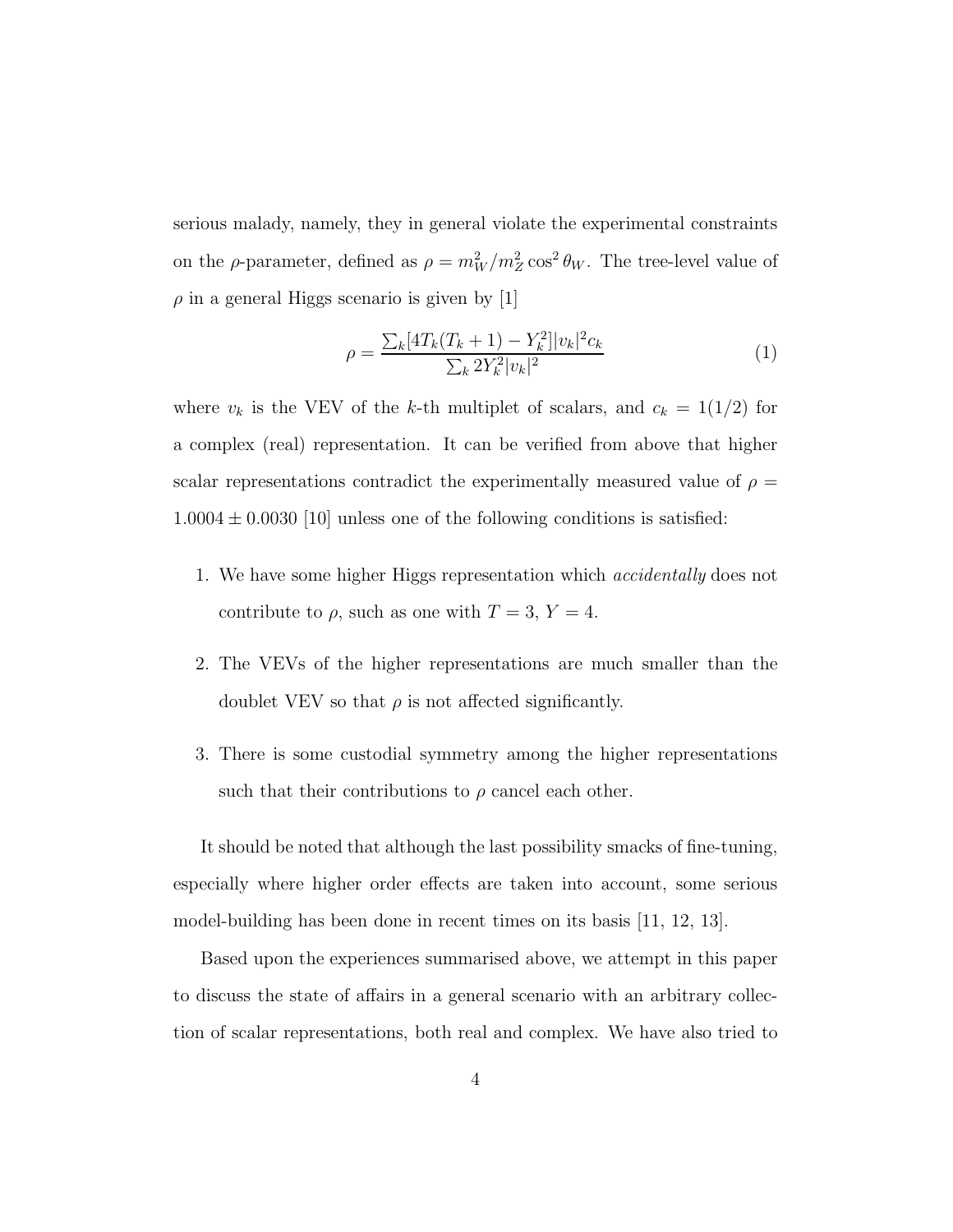see if constraints other than those from the  $\rho$ -parameter can be imposed on such a scenario. It will be shown below, for example, that the experimental measurement of the effective  $Zbb$  vertex can lead to restrictions on an arbitrary Higgs structure (if it is not already constrained by the  $\rho$ -parameter), which are comparable with, and sometimes more stringent than, those on two-Higgs doublet models. That the longitudinal gauge boson scattering amplitudes should respect unitarity at high energies also lead to some nontrivial constraints on the scalar sector.

In Section 2 we discuss the various interactions in the Lagrangian with a general assortment of Higgs multiplets. The constraints on them arising from the requirement of tree-level unitarity in longitudinal gauge boson scattering are derived in Section 3. In Section 4 we take up the limits from the  $Zb\bar{b}$  effective vertex. Some further phenomenological implications, like Higgs production by the Bjorken process and the effects of an  $H^{\pm}W^{\mp}Z$  treelevel interaction, are discussed in Section 5. We conclude our discussions in Section 6, and follow up with some of the formulae listed in the Appendices.

#### 2. Formalism

A scalar multiplet in the  $SU(2) \times U(1)$  context can occur in both real  $(Y = 0)$  and complex  $(Y \neq 0)$  representations. In general, the Lagrangian in the scalar sector contains both the kinetic energy and the potential terms. The potential, of course, has to depend on the particle content of specific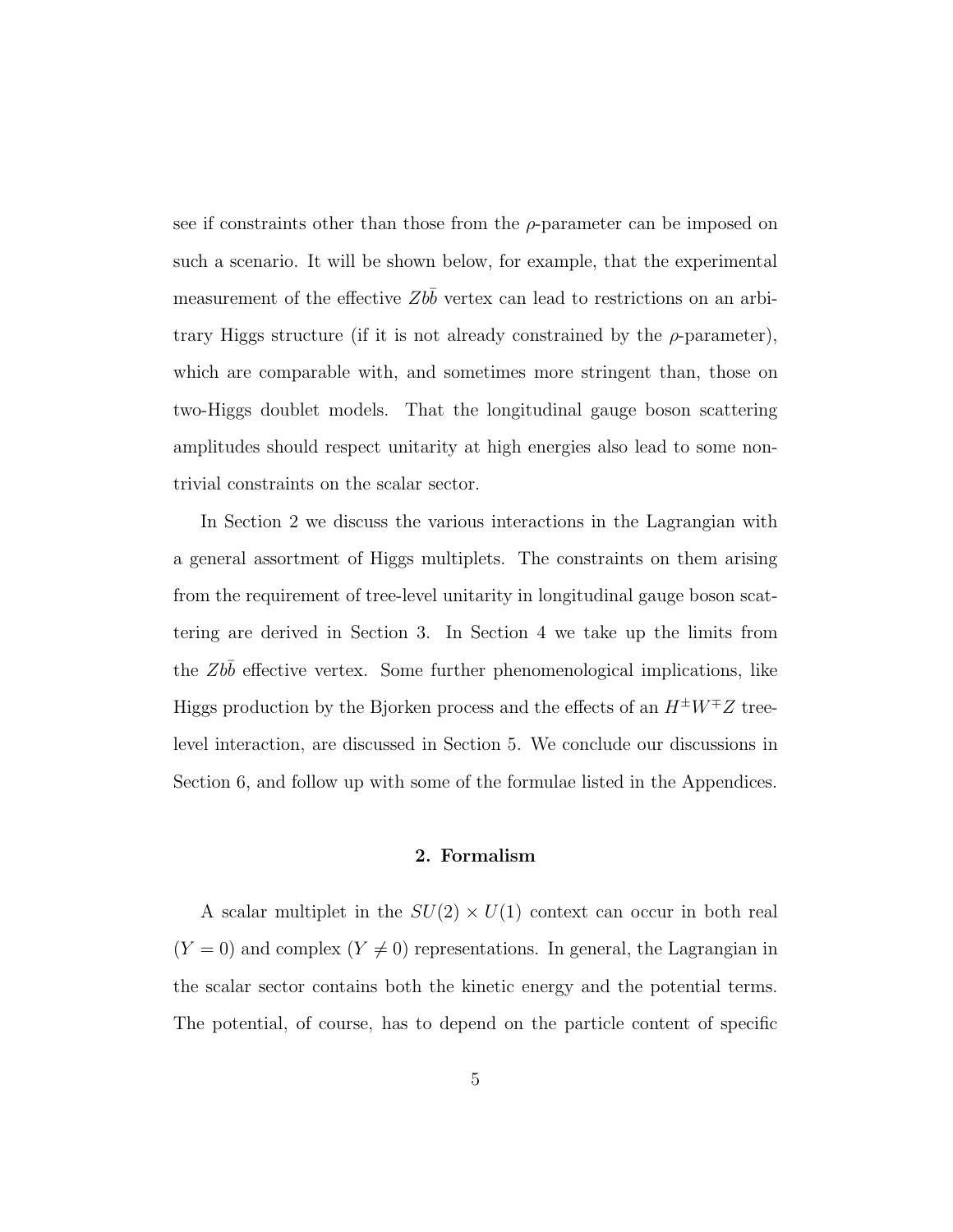models. Since our purpose here is to investigate the general or modelindependent features of an arbitrary Higgs structre, we wish to refrain from attaching ourselves to any particular form of the potential. The general potential consists of all possible gauge-invariant quadratic and quartic terms formed out of all the fields present in the scenario. The imposition of some additional symmetry or phenomenological requirement eliminates or relates some of these terms. It should be noted that any particular choice of the potential determines the scalar self-couplings and the mixing matrices relating the weak eigenstates to the physical (or mass) eigenstates.

The kinetic term of the Higgs fields, which also includes the interaction terms with the electroweak gauge fields by virtue of the covariant derivative, can be written as

$$
\mathcal{L}_{kin} = \sum_{k} [(D_{\mu} \Phi_k^c)^{\dagger} (D^{\mu} \Phi_k^c) + \frac{1}{2} (D_{\mu} \Phi_k^r)^T (D^{\mu} \Phi_k^r)],\tag{2}
$$

where  $\Phi^c(\Phi^r)$  denotes a complex (real) Higgs multiplet, and a sum over repeated Greek indices is implied. The explicit form of the covariant derivative is

$$
D_{\mu} = \partial_{\mu} + ig \sum_{i=1}^{3} W_{\mu}^{i} T_{i} + \frac{i}{2} g' Y B_{\mu}, \qquad (3)
$$

where

$$
T^{\pm} = T_1 \pm iT_2 \tag{4}
$$

and  $T_3$  are the  $SU(2)$  generators of proper dimension.

Here let us clarify our notations. We will denote the Higgs fields, both complex and real, in the weak basis by  $\phi$  (and the multiplets by  $\Phi$ ) and those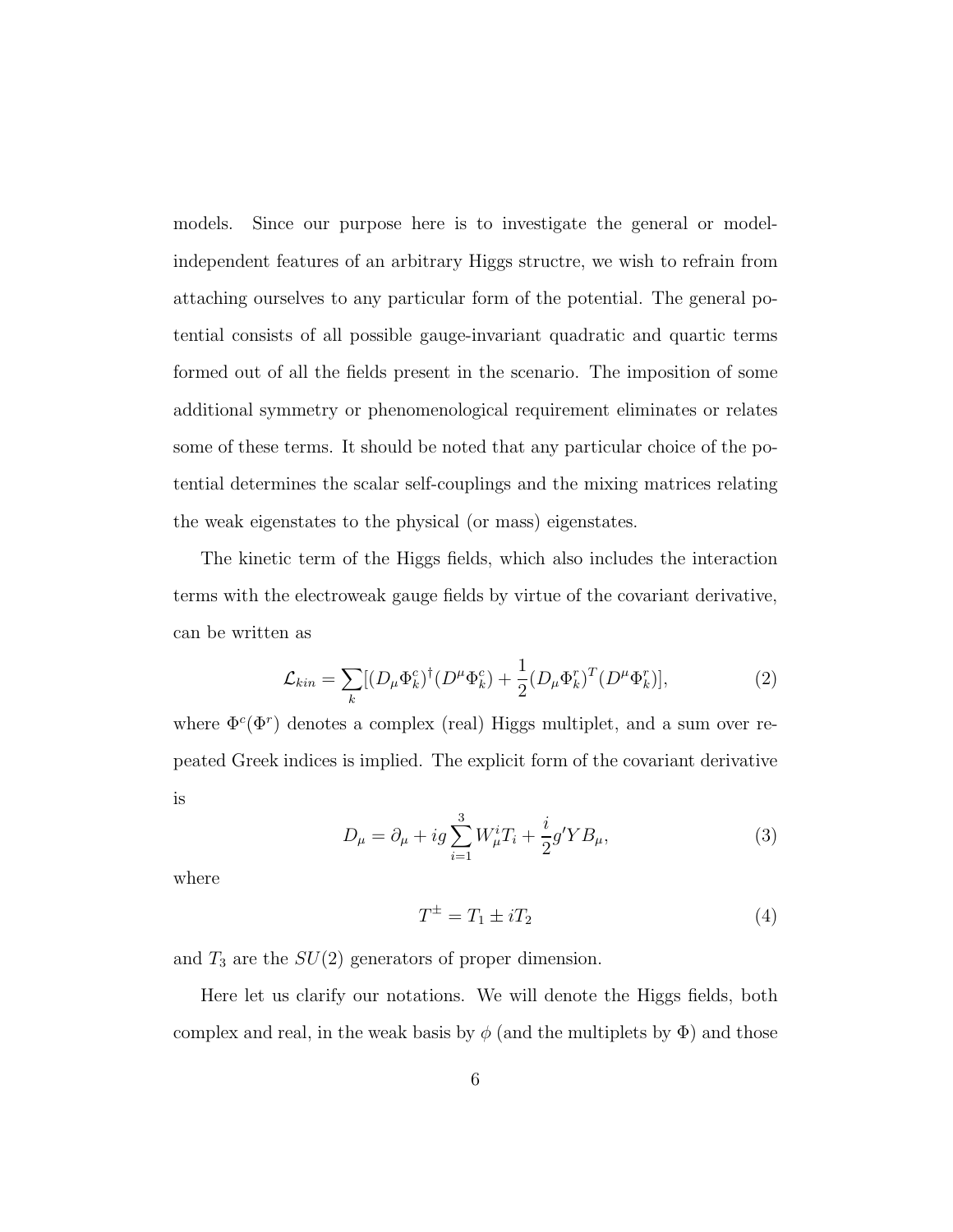in the mass basis by  $H$ . These two sets will be related by unitary matrices. The neutral scalar and pseudoscalar fields do not mix with each other; thus, we have two distinct mixing matrices in the neutral sector. All Higgs fields with same nonzero charge can mix with each other. We assume these mixing elements to be real so that there is no  $\mathbb{CP}$  violation in the Higgs sector. This does not affect the generality of our treatment since we will focus on CP conserving phenomena. Thus, we can have the following relations between the fields in the weak and the mass basis:

$$
H_i^{\pm} = \alpha_{ij}\phi_j^{\pm}, \quad \phi_i^{\pm} = \alpha_{ji}H_j^{\pm},
$$
  
\n
$$
H_i^{\pm \pm} = \sigma_{ij}\phi_j^{\pm \pm}, \quad \phi_i^{\pm \pm} = \sigma_{ji}H_j^{\pm \pm},
$$
  
\n
$$
H_{Si}^0 = \beta_{ij}\phi_{Sj}^0, \quad \phi_{Si}^0 = \beta_{ji}H_{Sj}^0,
$$
  
\n
$$
H_{Pi}^0 = \gamma_{ij}\phi_{Pj}^0, \quad \phi_{Pi}^0 = \gamma_{ji}H_{Pj}^0,
$$
  
\n(5)

and similarly other relations between the triple- and higher-charged Higgs fields can be written. As we have mentioned before, the specific forms of the mixing matrices  $\alpha, \beta$  etc. depend on the potential. The elements of the first row of the  $\alpha$  and  $\gamma$  matrices are fixed from the definition of the Goldstone bosons, which of course include the VEVs of the scalar fields which are in its turn, functions of the potential. We denote the charged Goldstone bosons  $G^{\pm}$  as  $H_1^{\pm}$ , and the neutral Goldstone boson  $G^0$  as  $H_{P_1}^0$ . The subscripts S and P denote the scalar and the pseudoscalar states respectively.

The Goldstone states can directly be found out from the Lagrangian by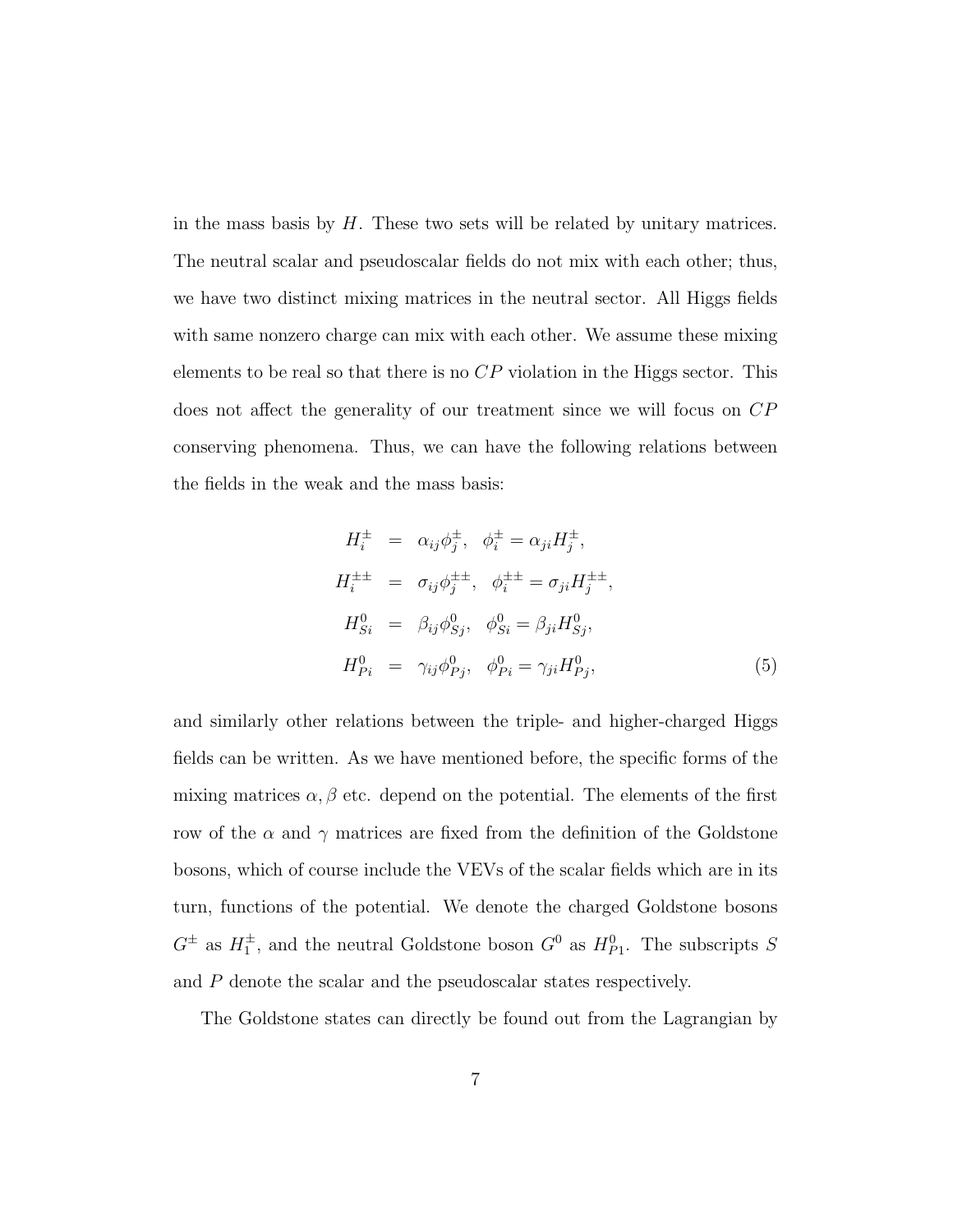looking at the non-diagonal pieces (which are cancelled by the gauge-fixing term). The expressions for the Goldstones immediately follow:

$$
G^{+} = \frac{g}{\sqrt{2}m_{W}} \sum_{k} [(T^{+}v_{k})^{\dagger} \phi_{k} - \phi_{k}^{\dagger} (T^{-}v_{k})], \qquad (6)
$$

$$
G^{-} = \frac{g}{\sqrt{2}m_{W}} \sum_{k} [\phi_{k}^{\dagger} (T^{+} v_{k}) - (T^{-} v_{k})^{\dagger} \phi_{k}], \qquad (7)
$$

$$
G^{0} = \frac{ig}{2\cos\theta_{W}m_{Z}}\sum_{k} [\phi_{k}^{\dagger}Y_{k}v_{k} - v_{k}Y_{k}\phi_{k}],
$$
\n(8)

which are normalized to the SM expressions. The sum here runs over both the real as well as the complex representations. However,  $G^0$  gets contribution only from the complex representations, as  $Y_{real} = 0$ . Also, one has to introduce a factor of  $1/2$  for real representations as both the particle and the antiparticle states are in the same multiplet.

If we make the additional assumption that for all complex representations,  $T^-v=0$ , i.e., the neutral member of the multiplet has the lowest weight, then we have  $T = Y/2$  for all such representations. Such a choice includes, without any loss of generality, all doublets as well as the triplet models which are of current phenomenological interest [1]. It simplifies the form of the charged Goldstone bosons given above in the sense that  $T^-v_k$  terms will be absent:

$$
G^{+} = \frac{g}{\sqrt{2}m_{W}} \sum_{k=1}^{n} [\sqrt{n_{k} - 1}v_{k}^{c} + \frac{1}{2}\sqrt{n_{k}^{2} - 1}v_{k}^{r}] \phi_{k}^{+}
$$
  

$$
= \sum_{k} \alpha_{1k} \phi_{k}^{+}.
$$
 (9)

Here,  $v_k^c$  ( $v_k^r$ ) is the VEV of the k-th complex (real) representation, whose dimension is  $n_k$ . Note that one row of the matrix  $\alpha$  gets determined in this way.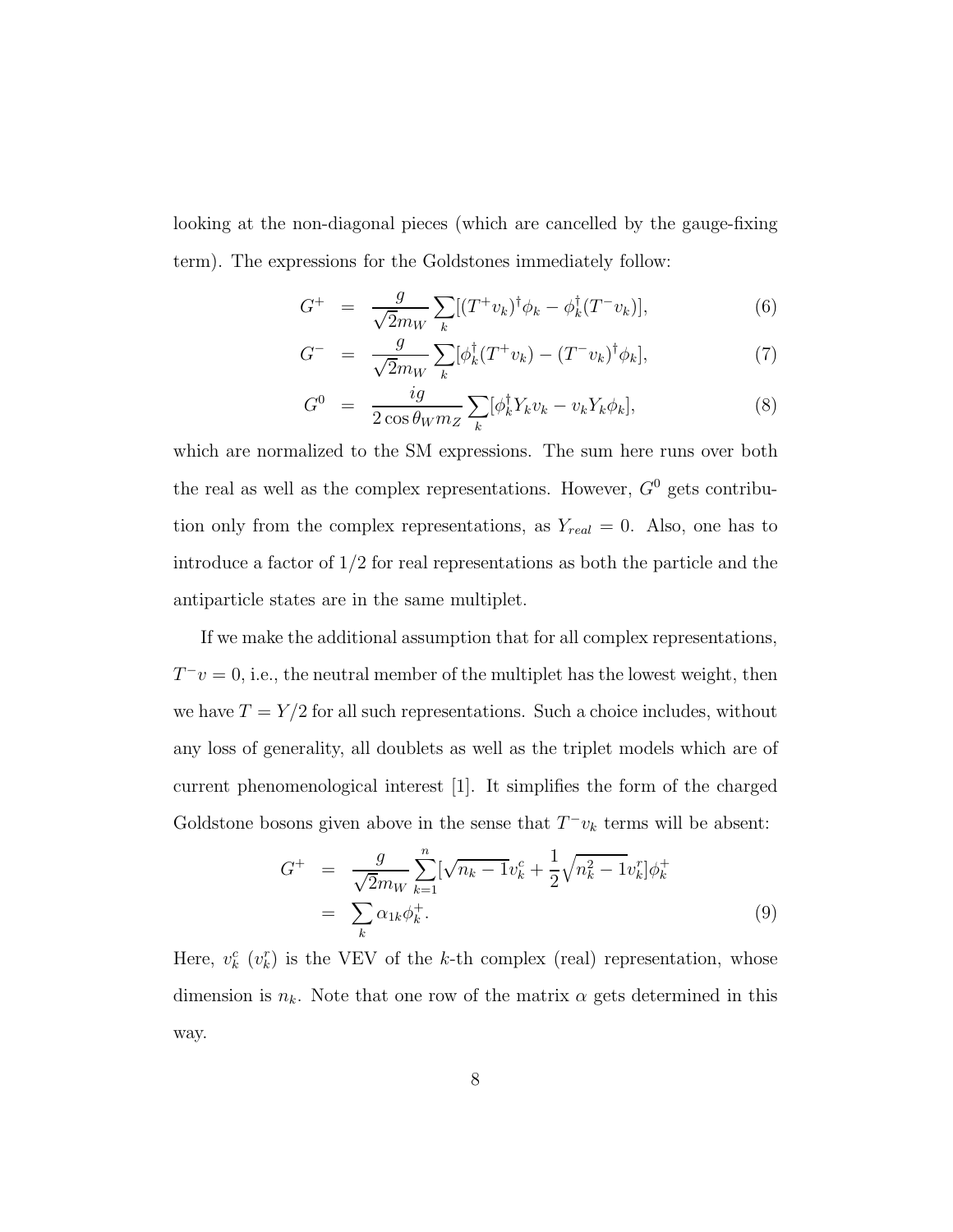With  $T^-v = 0$ , the gauge boson masses are given by

$$
m_{W^{\pm}}^2 = \frac{1}{2}g^2 \sum_{k} [T(T+1)(v_k^r)^2 + 2T(v_k^c)^2]
$$
(10)

$$
m_Z^2 = \frac{1}{2}g^2 \sum_k 4T^2 \sec^2 \theta_W (v_c^k)^2.
$$
 (11)

Thus, the real multiplets do not contribute to  $m_Z$ , whereas both the real as well as the complex multiplets do contribute to  $m_W$ . This also recasts eq.  $(1)$  into

$$
\rho = \frac{\sum_{k} \left[ T(T+1)(v_{k}^{r})^{2} + 2T(v_{k}^{c})^{2} \right]}{\sum_{k} 4T^{2}(v_{k}^{c})^{2}}.
$$
\n(12)

Thus, a good way to have the custodial  $SU(2)$  symmetry intact with more than one 'bad' representations is the following. We can have one or more doublets or singlets with arbitrary VEVs; they do not affect  $\rho$ . Next, we add one complex n-plet  $(T = Y/2)$  with neutral VEV = b, and  $\frac{4T-2}{T+1}$  (if integer) number of real *n*-plets  $(T = n, Y = 0)$  with same VEV. However, if  $\frac{4T-2}{T+1}$  is not an integer, one has to add a single real *n*-plet (for example) with VEV =  $(\frac{4T-2}{T+1})^{1/2}b$ . (Note that this option is available also when  $\frac{4T-2}{T+1}$  is an integer.) For  $T = 1$ , this prescription reproduces the triplet Higgs model of Georgi and Machacek [12]. For  $T = 2$ , we have a complex and two real 5-plets with same VEV, which respect a custodial  $SU(2)$  symmetry. This will henceforth be called the 5-plet model.

The forms for the vertex factors directly follow from eq. (2). We show some typical vertices which will be directly relevant in our future discussions. Appendix 1 contains a more complete list. Here, we adopt the simplification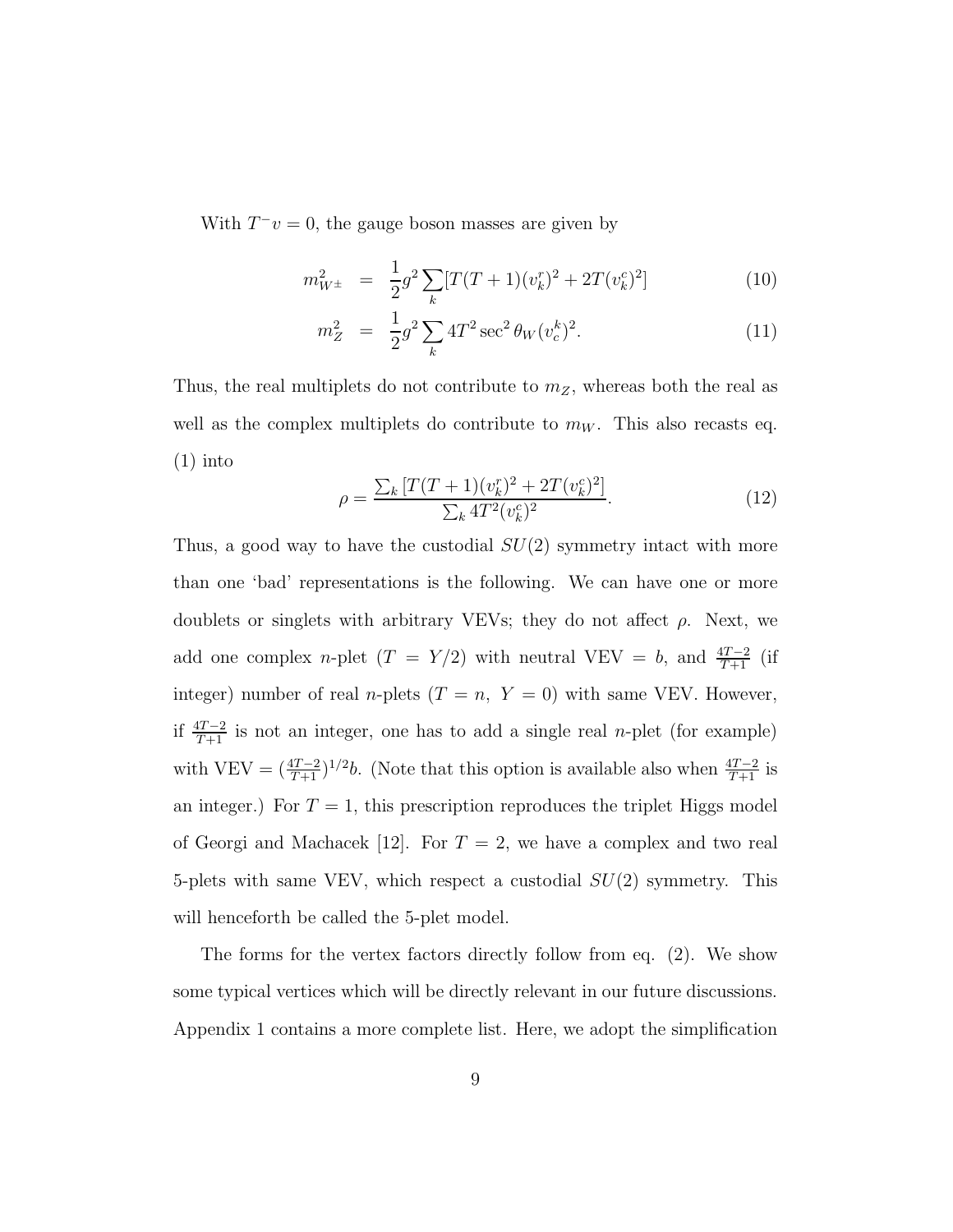that for a complex representation  $T^-v_k = 0$ .

First, let us show some couplings involving two gauge bosons and one scalar. The  $ZZ\phi_{Sk}^0$  vertex factor is given by  $\frac{ig^2}{\sqrt{2}\cos^2\theta_W}v_kY_k^2g_{\mu\nu}$ . (The  $ZZ\phi_{Pk}^0$ term is forbidden from parity conservation.) In the mass basis, this factor can be written as

$$
ZZH_{Si}^0: \frac{i g^2 g_{\mu\nu}}{\sqrt{2} \cos^2 \theta_W} \sum_k \beta_{ik} v_k Y_k^2 \tag{13}
$$

which is obvious from eq. (5). The remaining interactions are given below in the mass basis only. For example,

$$
W^+W^-H_{Si}^0 : \frac{ig^2g_{\mu\nu}}{\sqrt{2}}\sum_k \beta_{ik}(v_k^cY_k + \frac{1}{4}(n_k^2 - 1)v_k^r)
$$
 (14)

$$
W^+ Z H_i^- \quad : \quad \frac{i g^2 g_{\mu\nu}}{\sqrt{2} \cos \theta_W} \sum_k \alpha_{ik} (f_k^c v_k^c + f_k^r v_k^r) \tag{15}
$$

where

$$
f_k^c = \sqrt{n_k - 1} (\cos^2 \theta_W - Y_k); \quad f_k^r = \frac{1}{2} \sqrt{n_k^2 - 1} \cos^2 \theta_W. \tag{16}
$$

Another interesting coupling, which occurs with at least real 5-plets or complex triplets, is

$$
W^{+}W^{+}H_{i}^{--} \; : \; \frac{ig^{2}g_{\mu\nu}}{2} \sum_{k} \sigma_{ik}(g_{k}^{c}v_{k}^{c} + g_{k}^{r}v_{k}^{r}) \tag{17}
$$

with

$$
g_k^c = \sqrt{2(n_k - 1)(n_k - 2)}\tag{18}
$$

$$
g_k^r = \frac{1}{4} \sqrt{(n_k^2 - 1)(n_k^2 - 9)}.
$$
\n(19)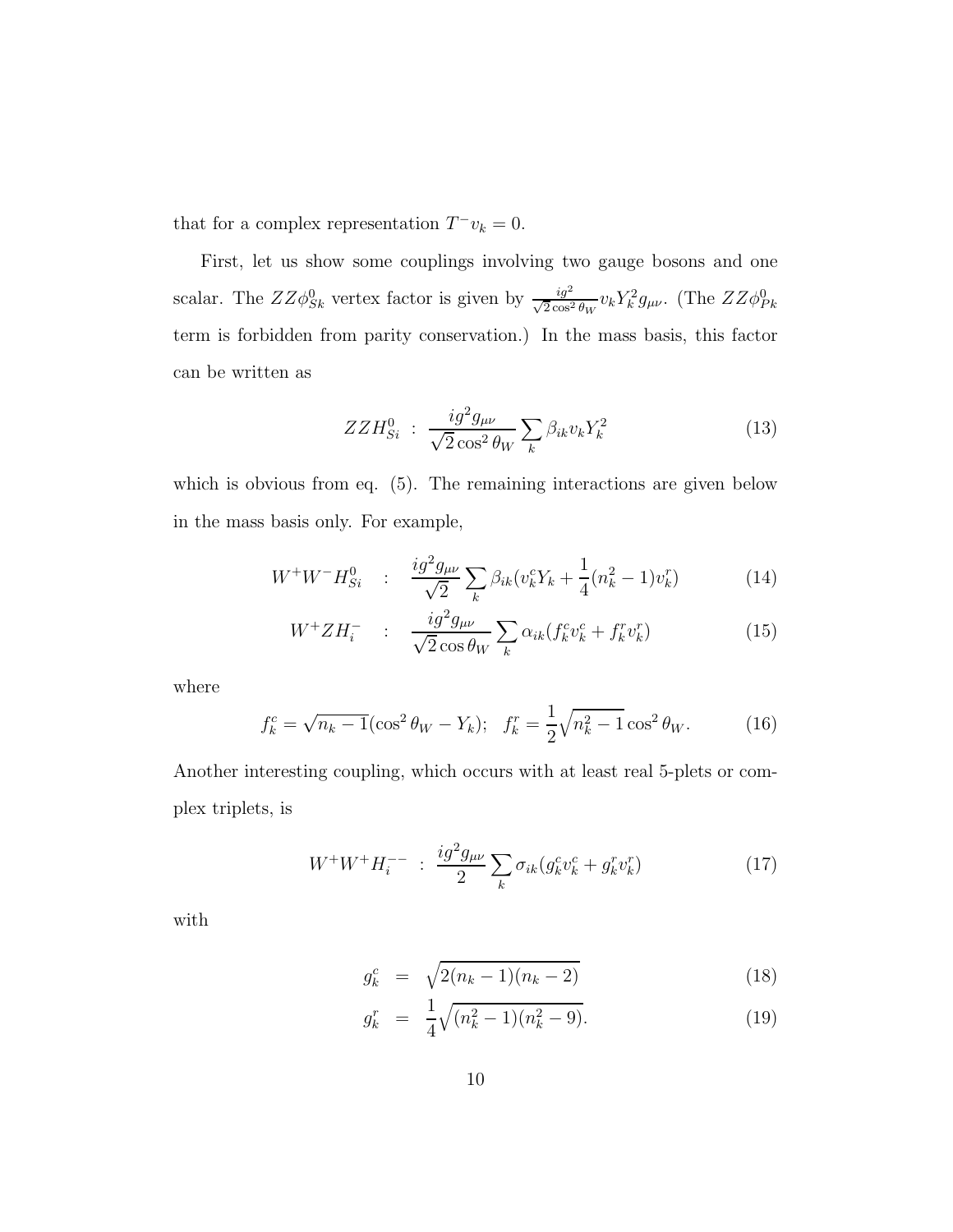As emphasized earlier, the expression for  $g_c^k$  does depend on the approximation  $T^-v_k = 0$ ; however,  $g_k^r$  is independent of any such approximation and uses only the fact that  $Y_{real} = 0$ .

In the next category for two scalar-one gauge boson couplings, we only show the  $ZH_i^+H_j^-$  vertex:

$$
ZH_i^+H_j^- \; : \; -\frac{ig}{2\cos\theta_W}(p_1+p_2)_{\mu}[2\cos^2\theta_W\delta_{ij}-\sum_k\alpha_{ik}\alpha_{jk}Y_k] \qquad (20)
$$

where  $p_1$  is incoming and  $p_2$  is outgoing at the vertex. From this, the expressions for vertices involving one or two charged Goldstones follow immediately:

$$
ZH_i^+G^- \quad : \quad -\frac{ig}{2\cos\theta_W}(p_1+p_2)_{\mu}[2\cos^2\theta_W\delta_{i1}-\sum_k\alpha_{ik}\alpha_{1k}Y_k], \quad (21)
$$

$$
ZG^{+}G^{-} \quad : \quad -\frac{ig}{2\cos\theta_{W}}(p_{1}+p_{2})_{\mu}\sum_{k}\alpha_{1k}^{2}(2\cos^{2}\theta_{W}-Y_{k}). \tag{22}
$$

It may be noted that at the proper limit, the couplings corresponding to the SM or the two-Higgs doublet model are successfully reproduced. For a general representation, elements of the mixing matrices depend on the chosen form of the potential. However, we will show that one can extract some model-independent information about them.

From the expressions given above (and also in Appendix 1) one observes that all scalars (except a singlet) in general couple to the electroweak gauge bosons. On the other hand, only weak doublets couple with fermions; that too in a restricted manner to avoid unreasonably large flavour-changing neutral currents (FCNC). Following the conditions of natural flavour conservation [14], we will invoke two kinds of models: in the first one, only one doublet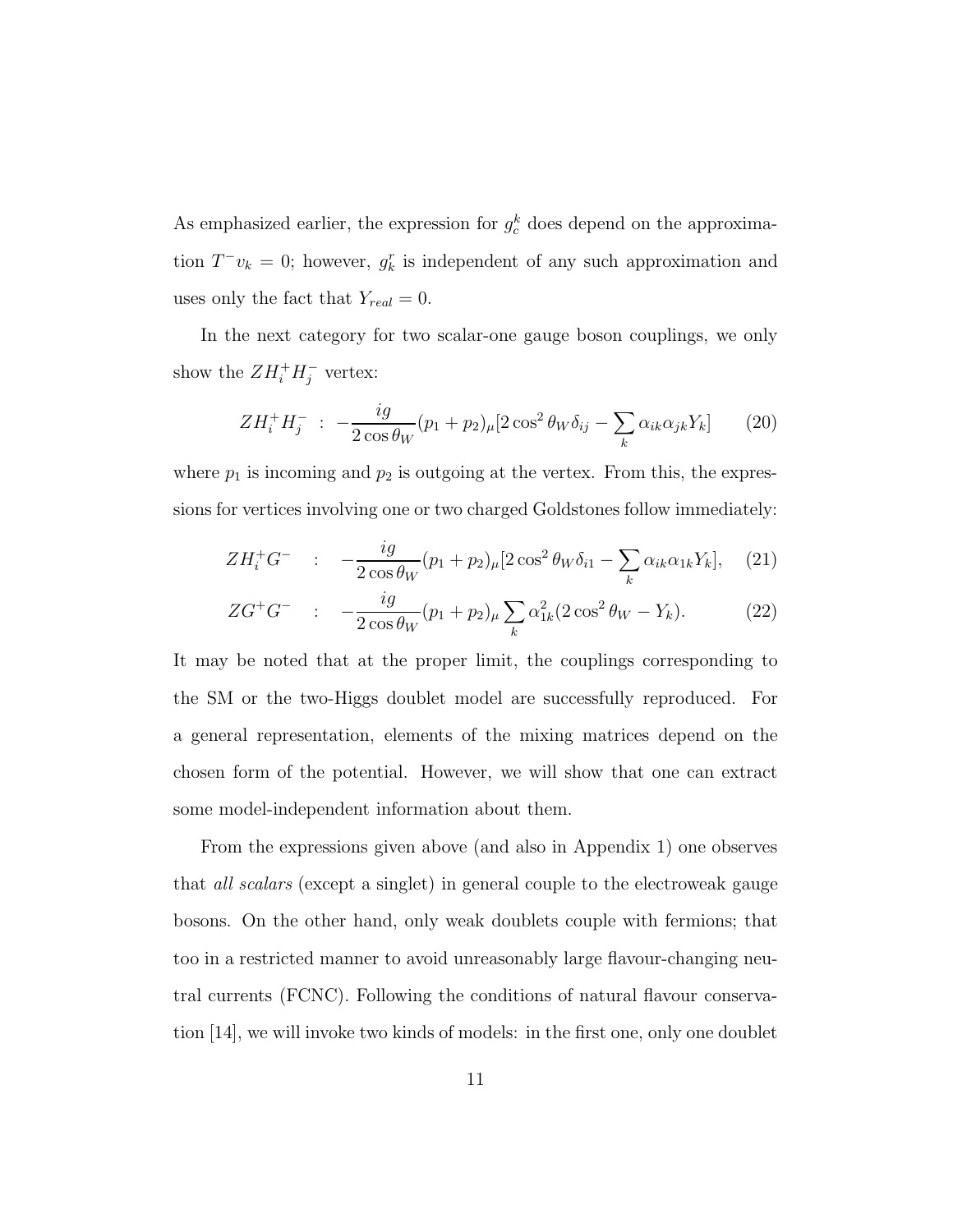(let us call it  $\Phi_1$ ) couples to both up- and down-type quarks (model 1) and in the second one,  $\Phi_1$  couples with the up-type and  $\Phi_2$  with the down-type quarks (model 2). Other doublets, if present, do not couple to the fermions  $[15]$ .

In model 1, the Yukawa couplings are as follows:

$$
\bar{u}dH_i^+ \quad : \quad \frac{ig}{\sqrt{2}m_W} \frac{\alpha_{i1}}{\alpha_{11}} (m_u P_L - m_d P_R), \tag{23}
$$

$$
\bar{u}dG^+ \quad : \quad \frac{ig}{\sqrt{2}m_W}(m_u P_L - m_d P_R). \tag{24}
$$

In model 2, their counterparts are

$$
\bar{u}dH_i^+ \quad : \quad \frac{ig}{\sqrt{2}m_W}(\frac{\alpha_{i1}}{\alpha_{11}}m_u P_L - \frac{\alpha_{i2}}{\alpha_{12}}m_d P_R), \tag{25}
$$

$$
\bar{u}dG^+ \quad : \quad \frac{ig}{\sqrt{2}m_W}(m_u P_L - m_d P_R), \tag{26}
$$

where

$$
P_L = \frac{1 - \gamma_5}{2}, \quad P_R = \frac{1 + \gamma_5}{2}.
$$
 (27)

Note that no sum over weak eigenstates appears as only one weak doublet is responsible for giving mass to a particular type of quark. The  $\alpha$ 's in the denominator follow from the normalisation of charged Goldstones. It also follows that for the  $t - b$  system, where  $m_t \gg m_b$ , both models yield the same  $\bar{t}bH_i^+$  vertex.

Before concluding this section, we give some specific examples of the scalar mixing matrices. An illustrative case is the triplet model, consisting of a complex  $(Y = 2)$  and a real triplet in addition to the standard doublet,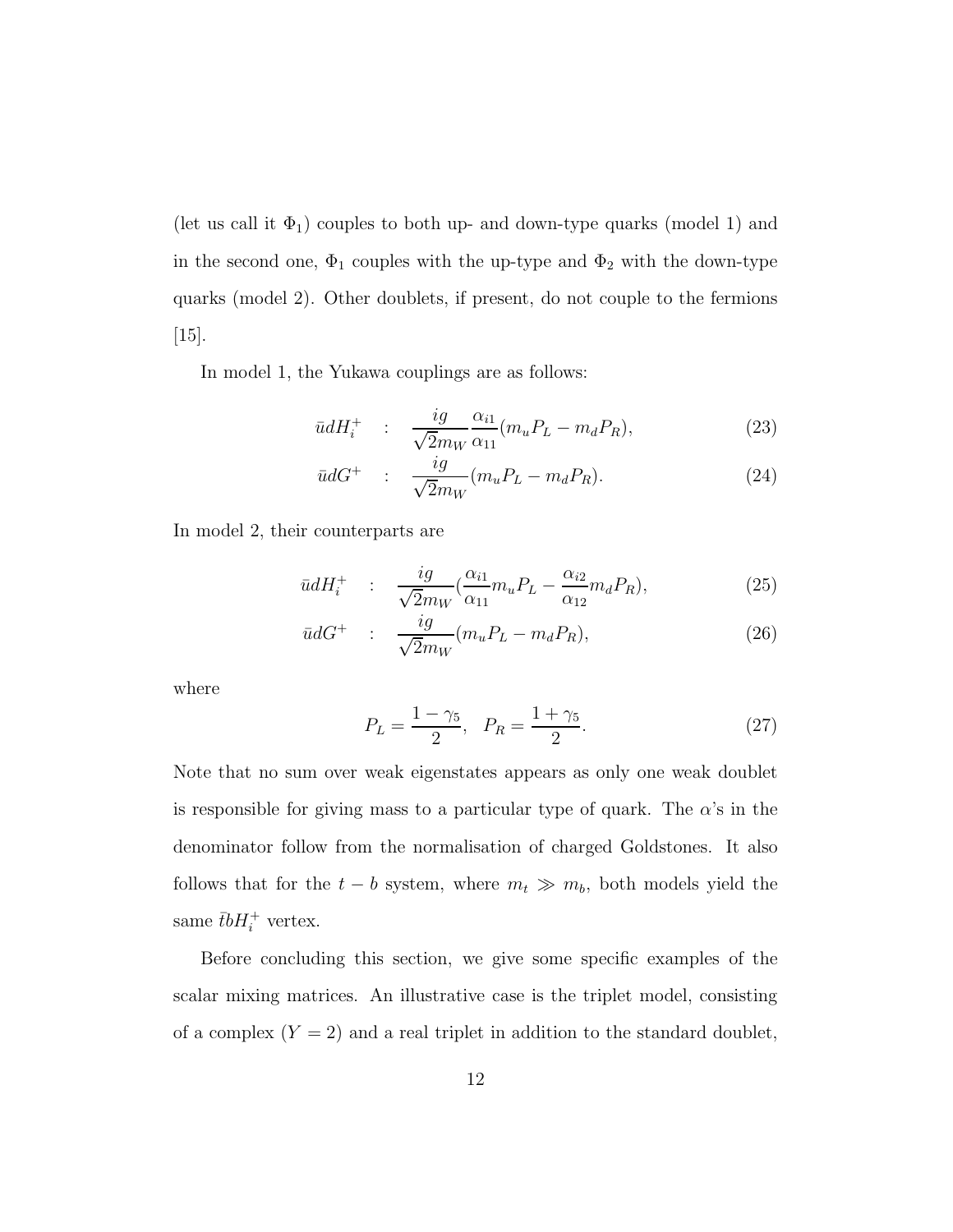where the tree-level VEV's of the complex and the real triplet are taken to be equal to maintain  $\rho = 1^{-1}$ .

In terms of the doublet-triplet mixing angle  $\theta_H$ , where  $\tan \theta_H = 2\sqrt{2}b/a$  $(a/\sqrt{2})$  and b being the doublet and the triplet VEVs respectively), the mixing matrices  $\alpha$ ,  $\beta$  and  $\gamma$  have the following form:

$$
\alpha = \begin{pmatrix} c_H & s_H/\sqrt{2} & s_H/\sqrt{2} \\ o & 1/\sqrt{2} & -1/\sqrt{2} \\ -s_H & c_H/\sqrt{2} & c_H/\sqrt{2} \end{pmatrix},
$$
(28)

$$
\beta = \begin{pmatrix} 1 & 0 & 0 \\ 0 & \sqrt{2/3} & 1/\sqrt{3} \\ 0 & -1/\sqrt{3} & \sqrt{2/3} \end{pmatrix},
$$
(29)

$$
\gamma = \begin{pmatrix} c_H & s_H \\ -s_H & c_H \end{pmatrix},\tag{30}
$$

where

$$
\phi_{1,2,3}^{+} = \phi^{+}, \chi^{+}, \xi^{+}, \tag{31}
$$

$$
H_{1,2,3}^{+} = G^{+}, H_{5}^{+}, H_{3}^{+}, \tag{32}
$$

$$
(\phi_S^0)_{1,2,3} = \phi_R^0, \chi_R^0, \xi^0,
$$
\n(33)

$$
(H_S^0)_{1,2,3} = H_1^0, H_1'^0, H_5^0,
$$
\n(34)

$$
(\phi_P^0)_{1,2} = \phi_I^0, \chi_I^0, \tag{35}
$$

$$
(H_P^0)_{1,2} = G^0, H_3^0 \tag{36}
$$

<sup>&</sup>lt;sup>1</sup>It has already been discussed in the literature [3] that maintaining this equality at higher orders requires fine-tuning at a level comparable to that in the minimal SM.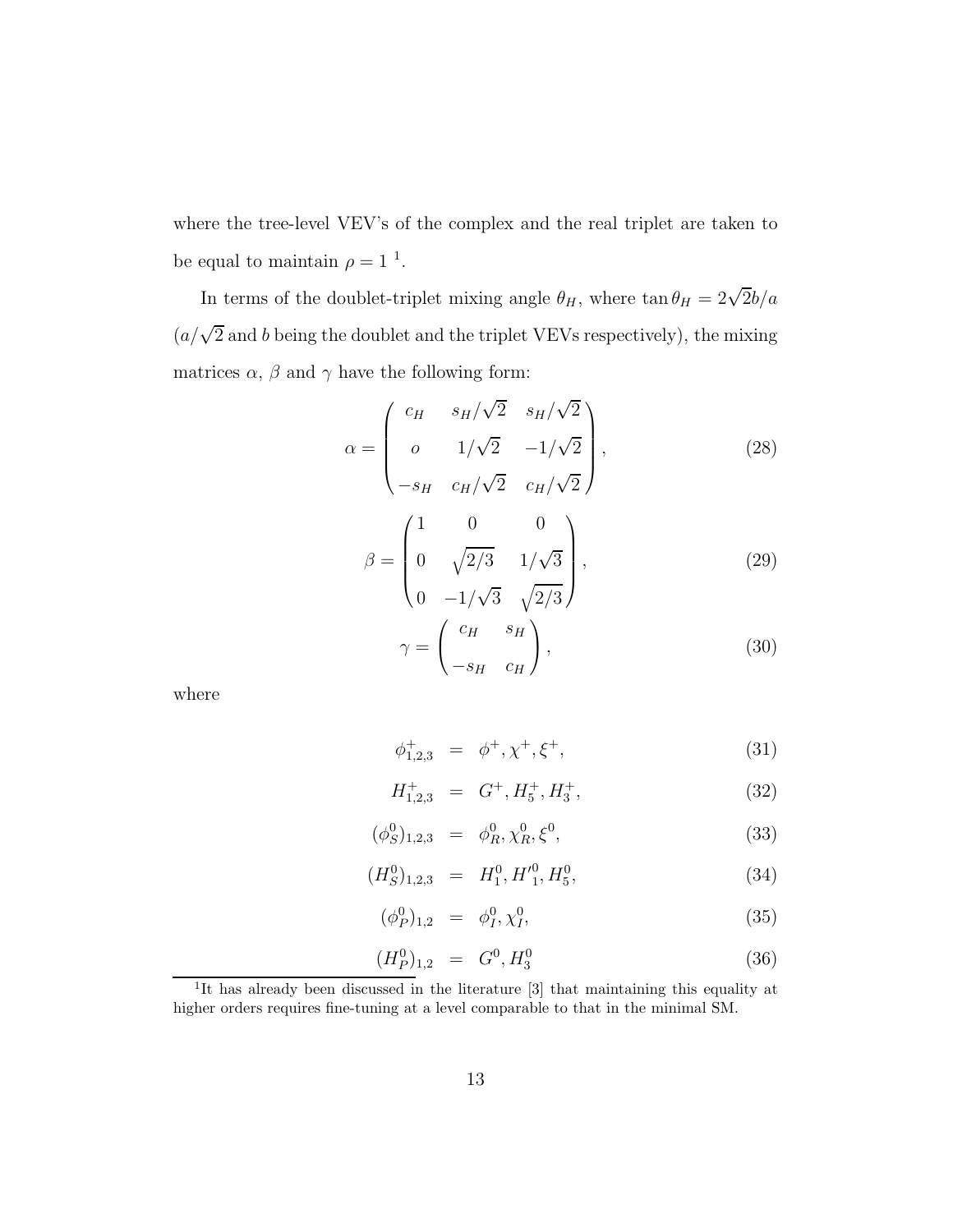the notations being the same as in Ref. [3], and no mixing between  $H_1^0$  and  $H_1^0$  is assumed. This is necessary to fix the first row of the  $\beta$  matrix, as it cannot be fixed from any Goldstone normalisations. From the forms of  $\alpha$ and  $\beta$ , it is obvious that  $H_5^{\pm}$ ,  $H_5^0$  and  $H_1^0$  do not couple to fermions. Also, it is easy to check, for example, that the structure of  $\alpha$  rules out a  $H_3^+W^-Z$ coupling.

Another example is the 5-plet model. It consists of one complex doublet of VEV  $a/\sqrt{2}$  and one complex 5-plet and two real 5-plets with VEV= b. As we have already shown, such a choice automatically ensures  $\rho = 1$  at tree-level. Defining  $\tan \theta_H = 2\sqrt{2}b/a$ , we get, for example,

$$
\alpha = \begin{pmatrix} c_H & s_H/2 & \sqrt{3/8} s_H & \sqrt{3/8} s_H \\ -s_H & c_H/2 & \sqrt{3/8} c_H & \sqrt{3/8} c_H \\ 0 & -\sqrt{3/4} & 1/\sqrt{8} & 1/\sqrt{8} \\ 0 & 0 & 1/\sqrt{2} & -1\sqrt{2} \end{pmatrix},
$$
(37)

where

$$
\phi_{1,2,3,4}^{+} = \phi^{+}(doublet), \quad \chi_{1}^{+}(complex\ 5-plet),
$$
  

$$
\psi_{1}^{+}(real\ 5-plet), \quad \psi_{2}^{+}(real\ 5-plet).
$$
 (38)

It is again obvious that  $H_3^+$  and  $H_4^+$  do not couple to fermion-antifermion pairs.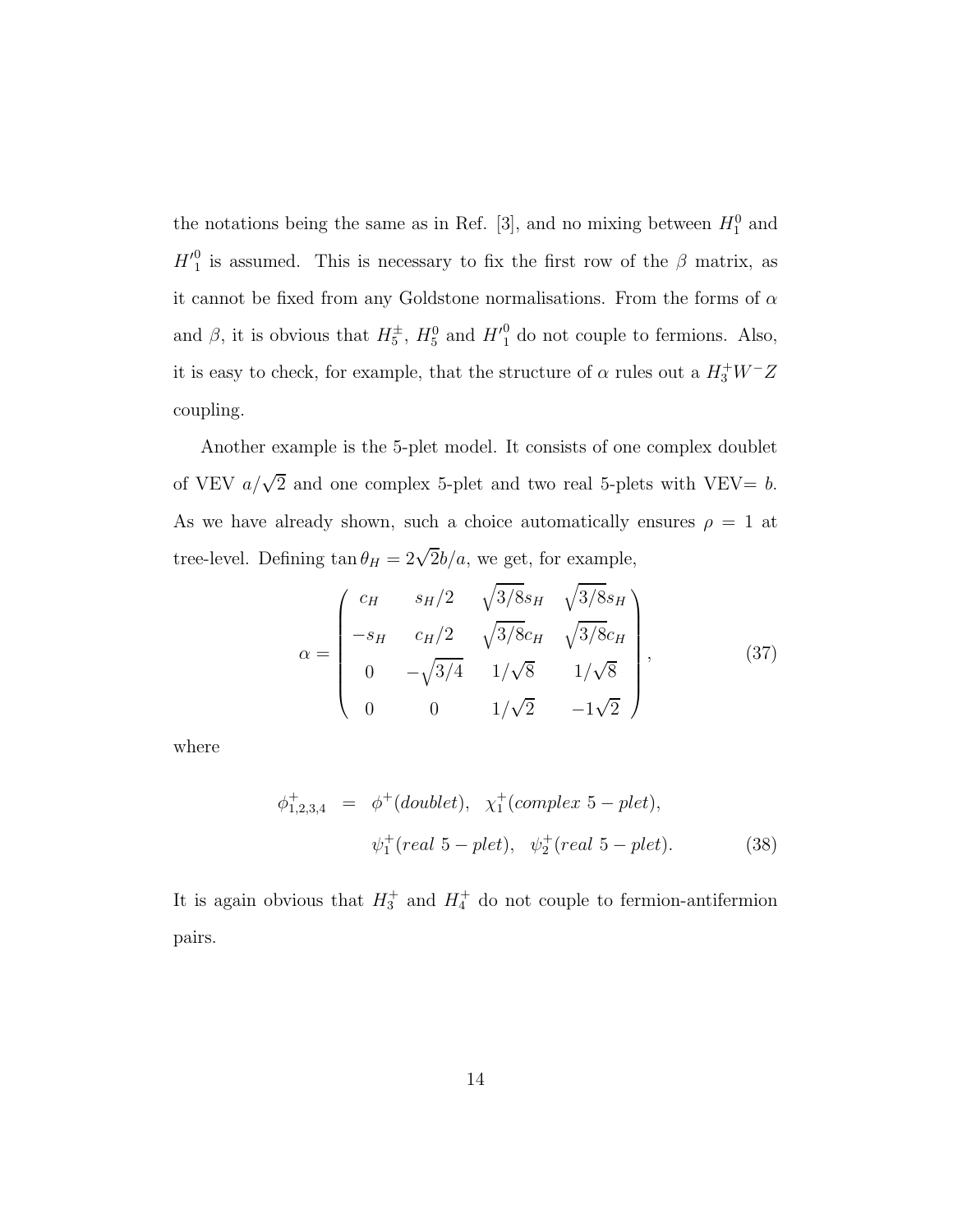#### 3. Unitarity Sum Rules

The requirement of unitarity of the partial wave amplitudes for longitudinal gauge boson scattering [16] can lead to some useful restrictions on an arbitrarily extended scalar sector. On one hand, consideration of the zeroth partial wave amplitudes at a centre-of-mass energy much higher than the Higgs masses yields the upper limit of about 1 TeV  $[17]$  on *at least* one scalar which interacts with a pair of gauge bosons. On the other hand, one may demand that for arbitrarily large values of the scalar masses, unitarity should hold for  $\sqrt{s} \leq$  $\lesssim$  1 TeV (i.e., ask for the same high-energy cut-off as that in the minimal SM). One way of guaranteeing this is to impose the restriction that for each scattering process, the total amplitude for all the Higgs-mediated diagrams be equal to the minimal SM amplitude. We maintain that such conditions are sufficient rather than necessary. However, they allow us to relate and simplify the plethora of parameters in a scenario containing an assortment of scalars. Here we present those among such conditions which can be written in a model-independent way, i.e., without recourse to the detailed form of the scalar potential. (For example, computation of scattering processes involving the scalars either in the initial or in the final channel requires scalar self-couplings, and hence are omitted from our set of conditions.) As far as longitudinal gauge boson scattering is concerned, all the relations that follow from the above criterion can be obtained from two processes. We choose  $W_L Z_L \to W_L Z_L$  and  $W_L^+ W_L^+ \to W_L^+ W_L^+$  for that purpose.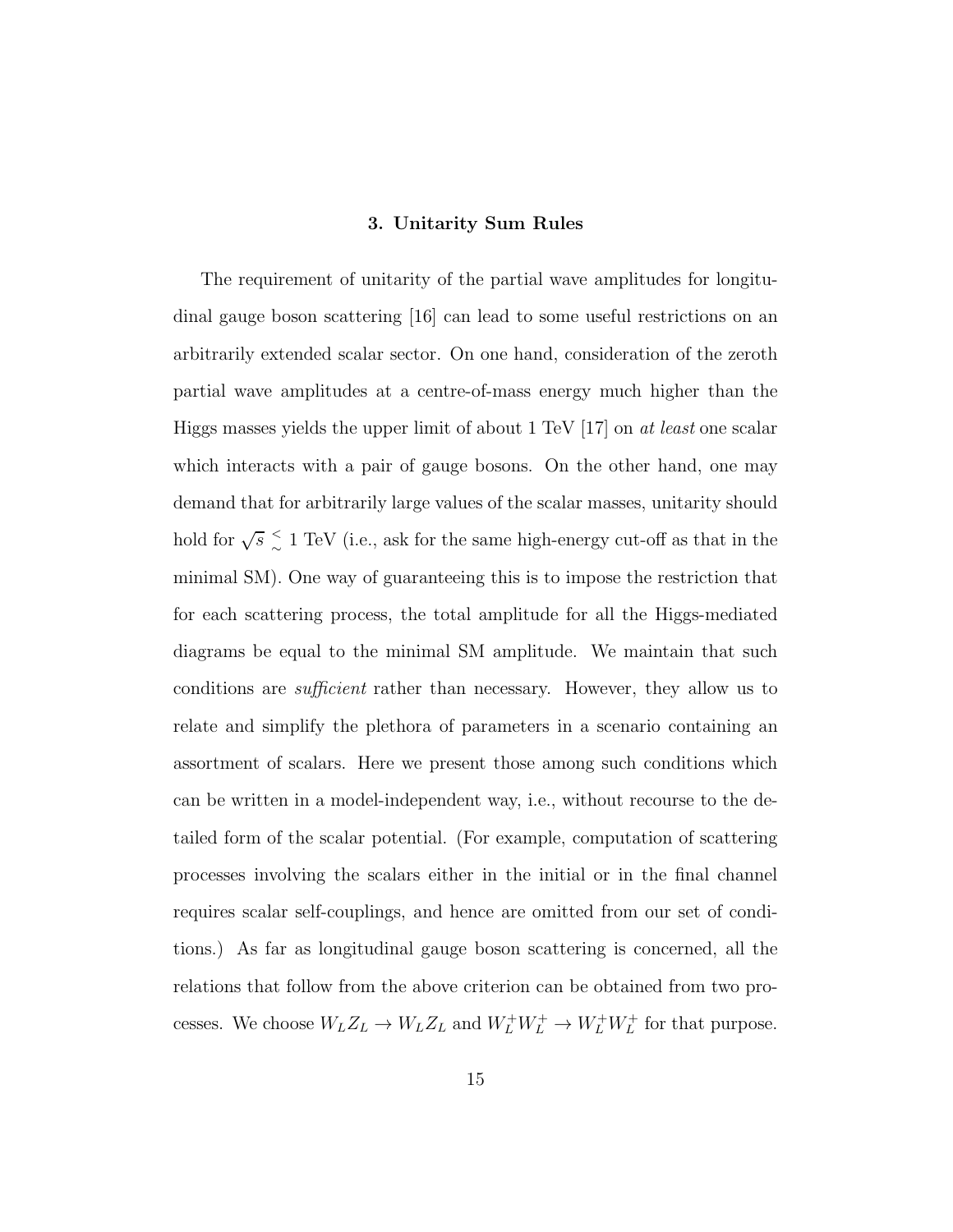All the other processes can be easily seen to give the same set of conditions using crossing symmetry.

The condition for the amplitude of  $W_L Z_L \rightarrow W_L Z_L$  channel to satisfy the unitarity bound is

$$
g^2 \Big[ \sum_k v_k^2 (Y_k^3 - f_k^2) + (\sum_k \alpha_{1k} f_k v_k)^2 \Big] = \frac{1}{2} m_W^2 \tag{39}
$$

where the sum is over all multiplets, real and complex, and  $f_k$  is the proper factor  $(f_k^c$  or  $f_k^r$ ) as defined in eq. (16). The second term in the left-hand side leaves out the Goldstone contribution. Furthermore, in the left-hand side, the term proportional to  $Y_k^3$  comes from the t-channel graphs whereas the one proportional to  $f_k^2$  comes from the combined s and u-channel graphs; the latter two add with a negative sign to the t-channel diagram to give the total contribution (as at  $s, t, u \gg m_H^2$ ,  $s + t + u \approx 0$ ) which should be equal to the SM contribution.  $W_L^+ W_L^- \to Z_L Z_L$  gives the same condition from crossing symmetry.

The second condition comes from  $W_L^+W_L^+ \to W_L^+W_L^+$ , which is related to  $W^+_L W^-^- \to W^+_L W^-_L$  by crossing. Here, doubly charged scalars in an extended scenario play a significant role; however, Goldstone contributions need not be subtracted as neutral pseudoscalars do not couple to  $W$ -pairs from  $CP$ invariance of the Lagrangian. The condition is

$$
\frac{g^2}{2} \sum_{k} \left[ (Y_k^2 - \frac{1}{2} (g_k^c)^2) (v_k^c)^2 + \left\{ \frac{1}{4} (n_k^2 - 1) - \frac{1}{2} (g_k^r)^2 \right\} (v_k^r)^2 \right] = m_W^2. \tag{40}
$$

Here  $g_k^c$  and  $g_k^r$  are those given in eqs. (18) and (19). The dependence on the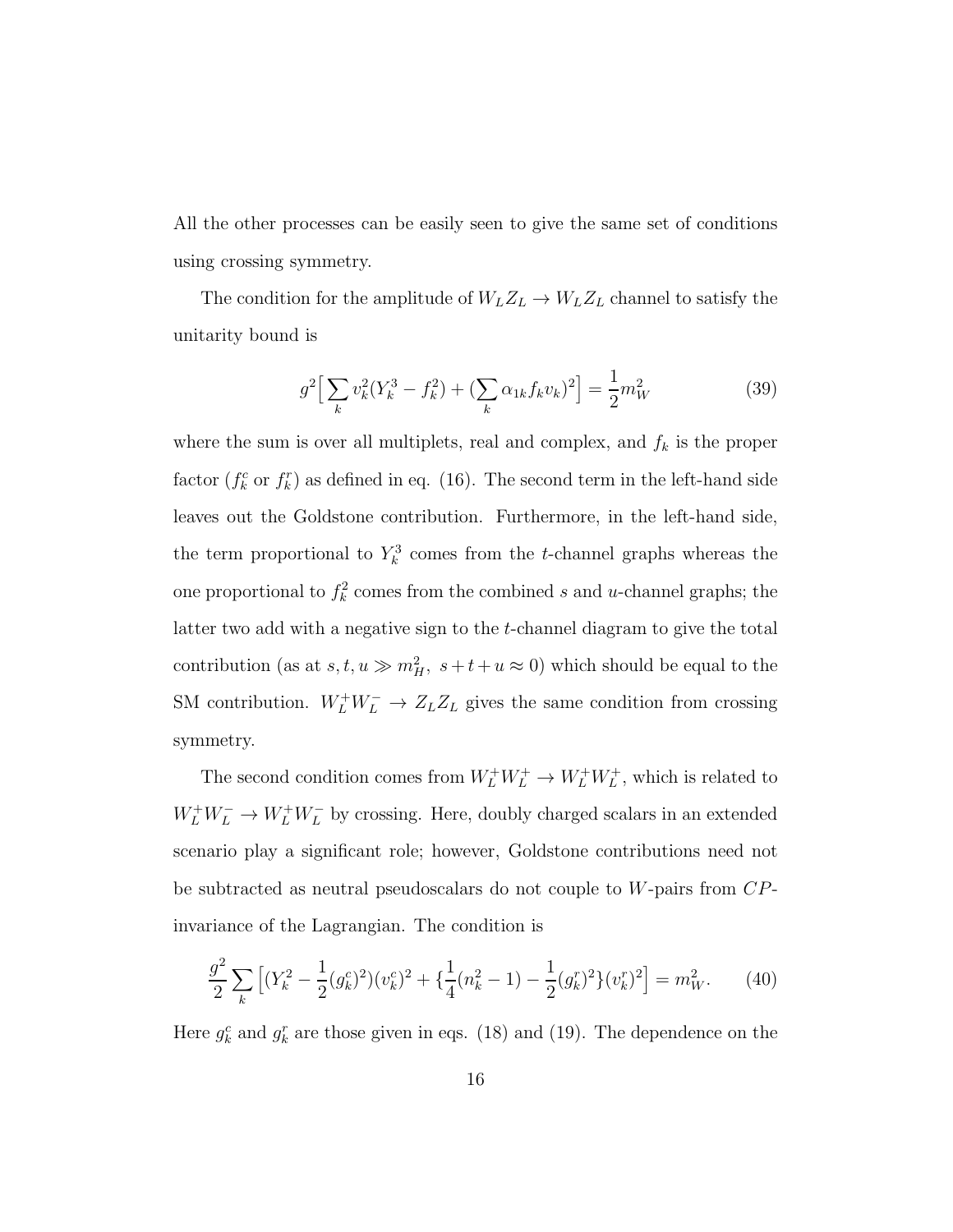$β$ - and  $σ$ -matrices cancel from completeness.

In processes like  $f\bar{f} \to V_LV_L$   $(V = W, Z)$ , good high-energy behaviour of the cross-section is ensured by gauge invariance. The same situation holds with a complicated Higgs structure if one demands that the sum of the amplitudes for all scalar-mediated diagrams be equal to the SM Higgs-induced amplitude. However, it is straightforward to see that such an equality is automatically ensured from the unitarity of the  $\beta$ -matrix and the expression for  $\alpha_{1i}$  in terms of the scalar VEVs. On the other hand, a similar requirement for the process  $f_1 \bar{f}_2 \rightarrow W_L Z_L$  yields a nontrivial restriction. It involves the  $H^{\pm}W^{\mp}Z$  couplings present in a general scenario. A simple calculation gives the following sufficient condition:

$$
\frac{f_1^c v_1}{\alpha_{11}} = \sum_k \alpha_{1k} (f_k^c v_k^c + f_k^r v_k^r).
$$
\n(41)

If, in addition, the doubly charged scalars have  $\Delta L = 2$  couplings with a pair of leptons, then a constraint on the doubly charged sector can be obtained from processes like  $e^-e^- \to W_L^-W_L^-$  [8].

## 4. Constraints from  $Z \to b\bar{b}$

Since the advent of microvertex detectors, the decay  $Z \to b\bar{b}$  [18] can be tracked down with increasingly higher precision, and the latest results from LEP-1 seriously encourage the view that there may be new physics beyond the SM. The reason is that the experimentally measured value of the ratio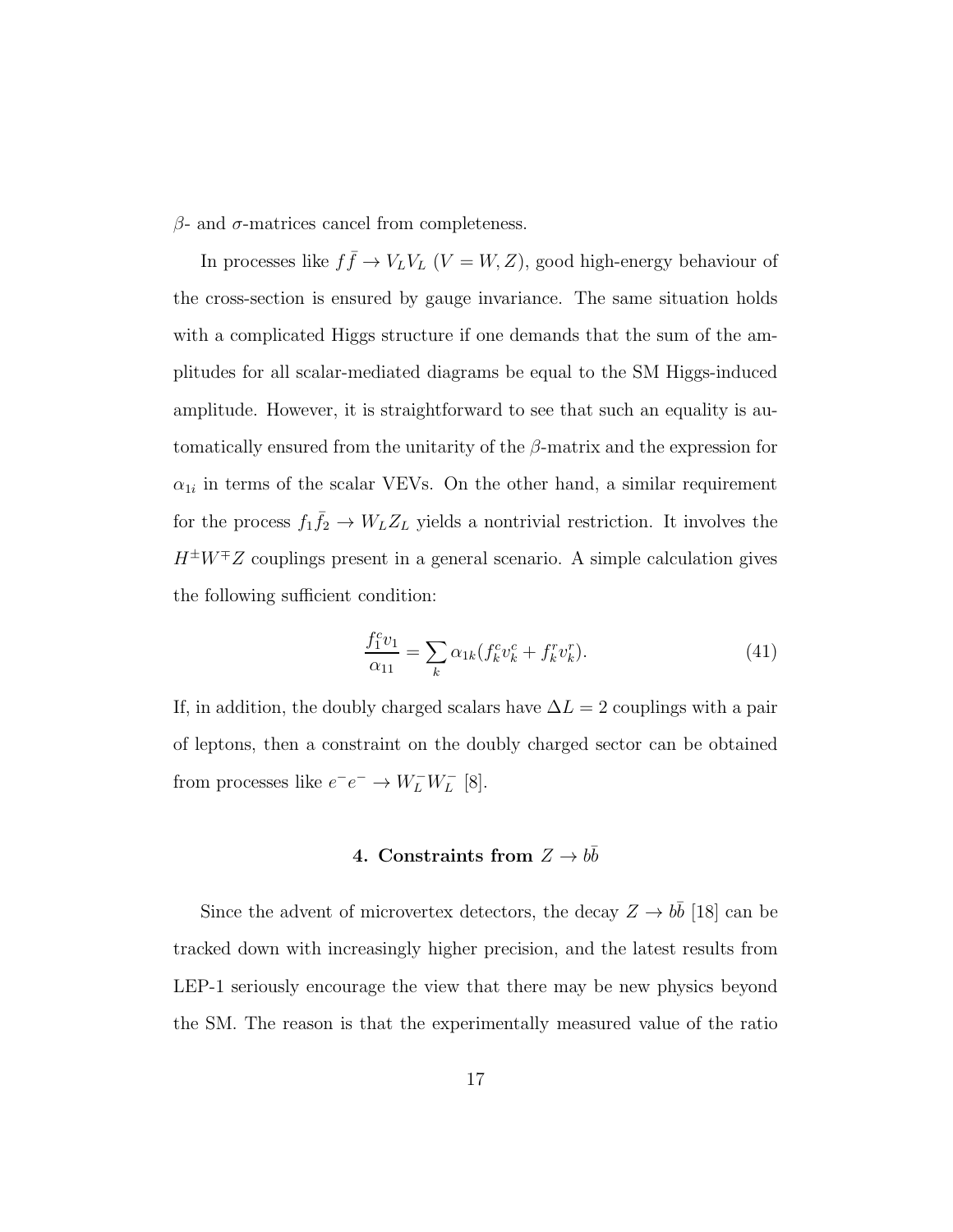$R_b$ , defined as

$$
R_b = \frac{\Gamma(Z \to b\bar{b})}{\Gamma(Z \to \text{hadrons})},\tag{42}
$$

comes out to be nearly  $2.2\sigma$  above the SM value; the experiments give  $0.2202 \pm 0.0020$  while the SM prediction is  $0.2156 \pm 0.0004$  [19], for  $m_t = 175$ GeV. With the top quark mass more or less accurately known,  $R_b$  can act as a 'new physics meter', as most of the QCD corrections to the individual decay widths cancel in the ratio [20], and the new physics can make significant one-loop contribution to the  $Zb\bar{b}$  vertex. These contributions are of two types: self-energy corrections to the external b-quark, and vertex corrections in the form of triangle diagrams. However, they are significant only if they involve a t-quark in the loop.

A 2.2 $\sigma$  deviation does not prove the existence of new physics, and there are some doubts about the experimental number; e.g., the experiments may have taken into account  $b\bar{b}$  pairs generated from a gluon radiated off a light quark, in which case actual  $R_b$  will be smaller. Another value quoted for  $R_b$ is  $0.2192 \pm 0.0018$  [21], in which case the deviation is only  $2\sigma$ . In any case, the result encourages those models which predict a positive deviation, e.g., a large parameter space in the Minimal Supersymmetric Standard Model (MSSM), or models with extra gauge bosons etc. On the other hand, it puts very tight constraint on those models which predict the deviation to be negative — examples are the two-Higgs doublet model [22], and, as will be shown, the triplet model of Georgi and Machacek [12]. But first we will show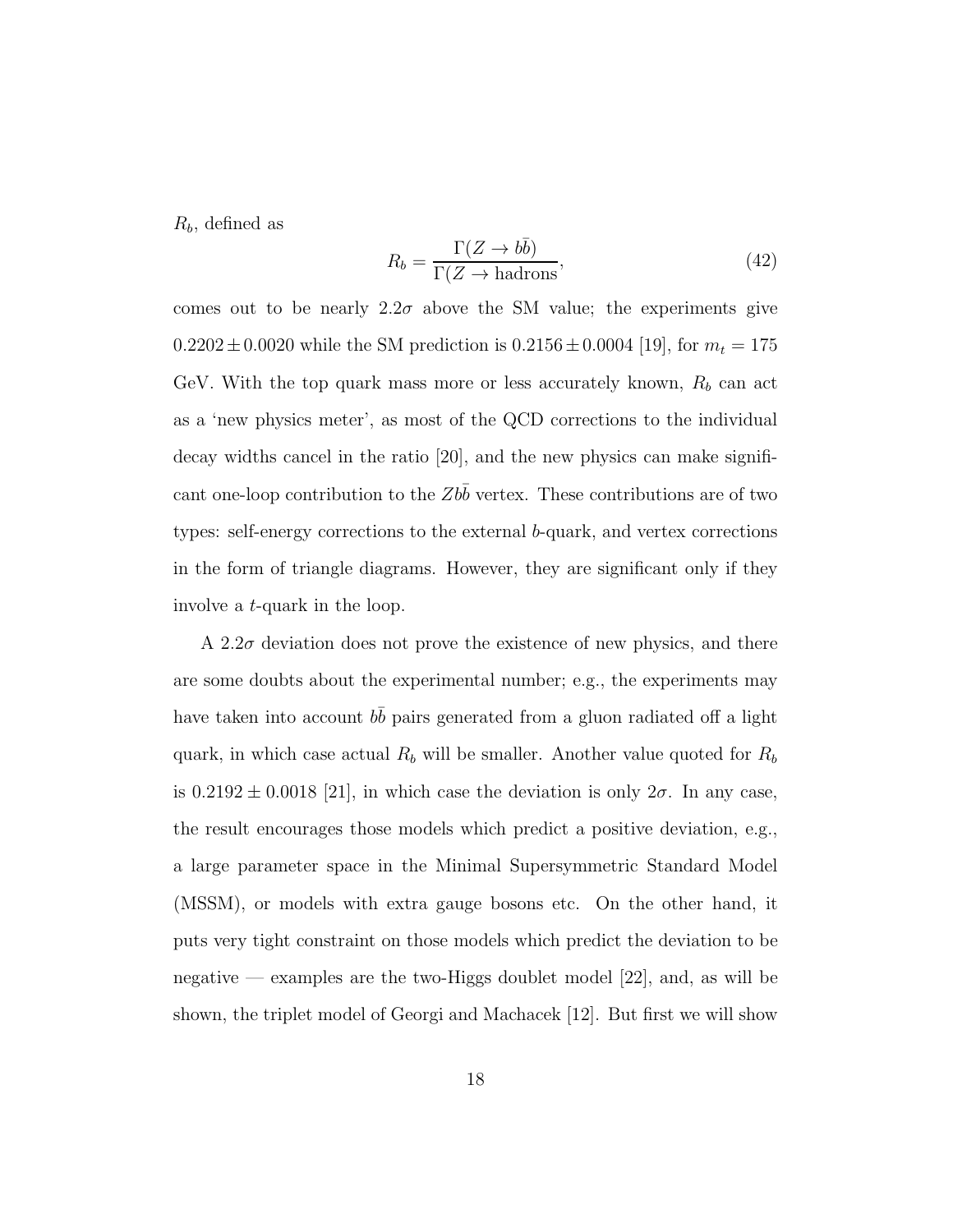our results for a general Higgs sector.

A very concise formulation will essentially follow the notation set by Boulware and Finnell [22]. Let the deviation of  $R_b$  from its SM value be denoted by  $\delta R_b$ . Thus, we have

$$
\delta R_b = 0.1718 \Delta \tag{43}
$$

where the factor  $\Delta$  contains the non-oblique one-loop effects — the oblique parts are already known to have negligible contribution. The charged Higgs coupling to left-handed b-quarks is proportional to  $m_t$  while that to righthanded b-quarks is proportional to  $m_b$ . Thus, the production of left-handed b-quarks is strongly favoured. Since the same is true for the tree-level case, it will not cause any significant change to the electroweak asymmetries.

In the limit  $m_b \to 0$ , the effects of new physics can be introduced through a change in the vertex factors for the  $Zb\overline{b}$  coupling:

$$
v_L^{b'} = v_L^b + \frac{g^2}{16\pi^2} F_L(p^2, m_t), \tag{44}
$$

$$
v_R^{b'} = v_R^b + \frac{g^2}{16\pi^2} F_R(p^2, m_t), \tag{45}
$$

where  $p$  is the four-momentum of the  $Z$  boson. Also, the right- and lefthanded couplings of b (and t) quarks with  $Z$  at the tree-level are given by

$$
v_R^b = \frac{1}{3}\sin^2\theta_W \tag{46}
$$

$$
v_L^b = -\frac{1}{2} + \frac{1}{3}\sin^2\theta_W \tag{47}
$$

$$
v_R^t = -\frac{2}{3}\sin^2\theta_W \tag{48}
$$

$$
v_L^t = \frac{1}{2} - \frac{2}{3}\sin^2\theta_W.
$$
 (49)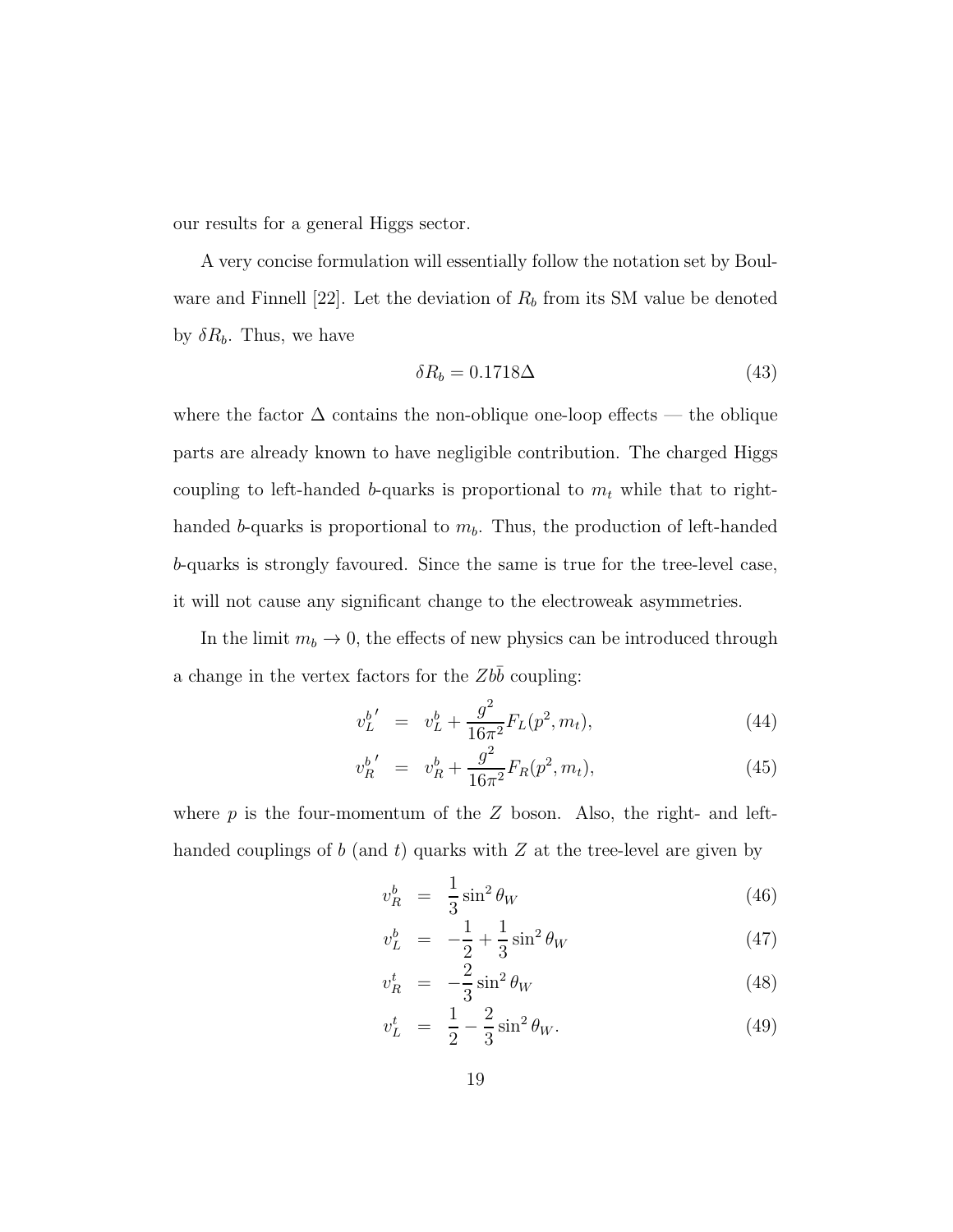The form factors  $F_L$  and  $F_R$  can be written as

$$
F_{L,R} = \sum_{i=1}^{4} F_{L,R}^i
$$
 (50)

where the individual form factors  $F^1$ ,  $F^2$ ,  $F^3$  and  $F^4$  receive contributions from the set of diagrams in Fig.  $1(a)$ ,  $(b)$ ,  $(c)$  and  $(d)$  respectively.

Both for models 1 and 2 discussed in Section 2, the  $i$ -th charged Higgs couples with  $b_L$  with the strength

$$
\lambda_L^i = \frac{g}{\sqrt{2}m_W} m_t \frac{\alpha_{i1}}{\alpha_{11}} \tag{51}
$$

whereas for the right-handed b, the expression is model-dependent:

$$
\lambda_R^i = -\frac{g}{\sqrt{2}m_W} m_b \frac{\alpha_{i1}}{\alpha_{11}} \text{ (model 1)}
$$
 (52)

$$
\lambda_R^i = -\frac{g}{\sqrt{2}m_W} m_b \frac{\alpha_{i2}}{\alpha_{12}} \text{ (model 2).}
$$
 (53)

For model 1,  $\lambda_R^i \ll \lambda_L^i$ , and the same is true for model 2 unless  $\alpha_{i2}/\alpha_{12} \gg$  $\alpha_{i1}/\alpha_{11}$ . Thus, even at the one-loop level, the produced b's are dominantly left-handed and the electroweak asymmetries are little affected. Also, it is a relatively safe assumption to neglect the change in  $v_R^b$ , which is roughly proportional to  $(\lambda_R^i)^2$ ; the error introduced is of the order of  $(m_b/m_t)^2$ , or 0.1%.

So  $F_R^i \approx 0$ , and  $F_L^i$ s are given by

$$
F_L^1 = \sum_{i=2}^n B_1(m_t, m_{H_i^+}) v_L^b [\lambda_L^i]^2,
$$
\n
$$
F_L^2 = \sum_{i=2}^n \left[ [-m_Z^2(C_{11} + C_{23})(m_t, m_{H_i^+}, m_t) - \frac{1}{2} + 2C_{24}(m_t, m_{H_i^+}, m_t)] v_R^t \right]
$$
\n(54)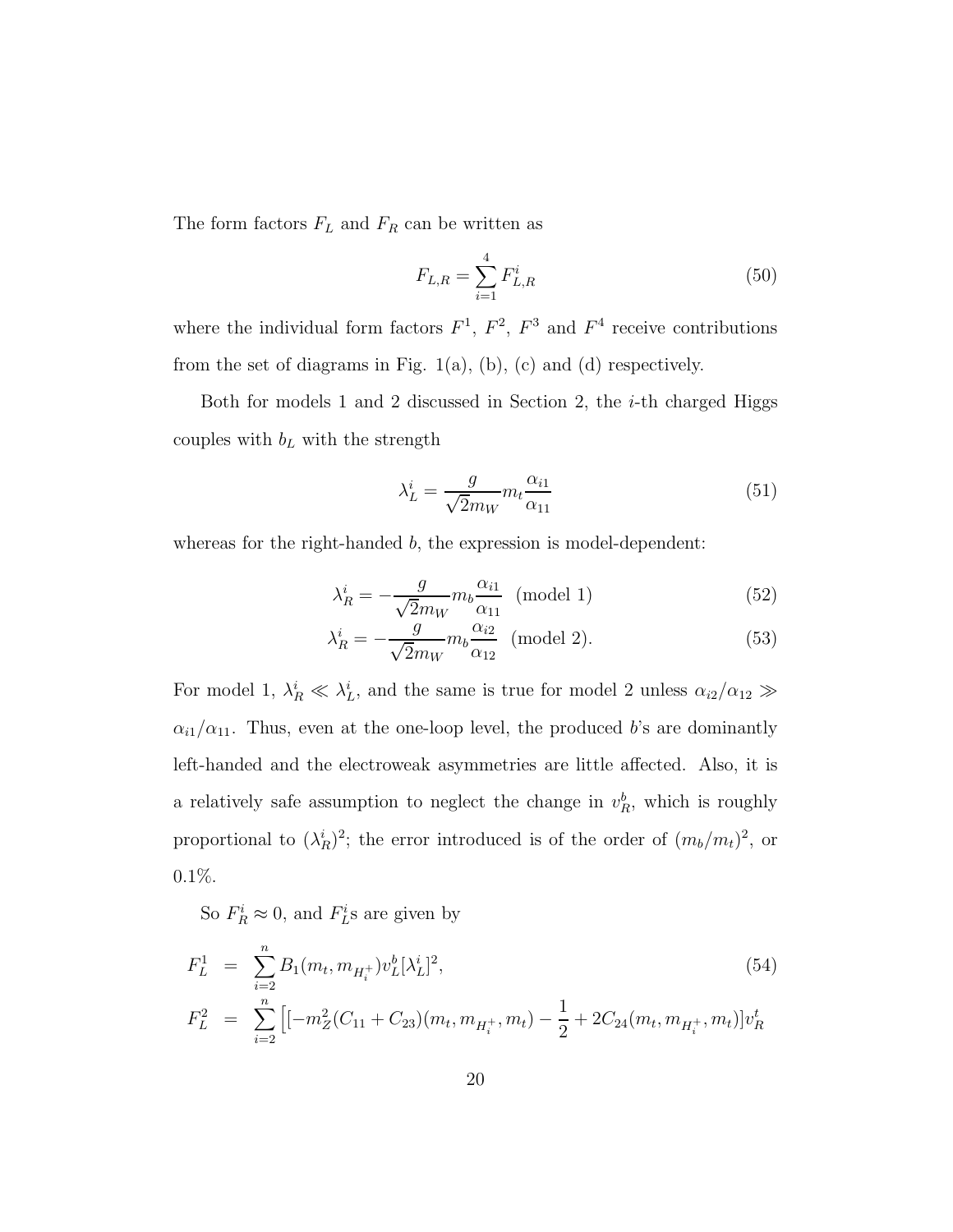$$
+m_t^2 C_0(m_t, m_{H_t^+}, m_t) v_L^t \Big] [\lambda_L^i]^2,
$$
\n
$$
F_L^3 = \sum_{i,j,k=1}^n \Big[ -2C_{24}(m_{H_t^+}, m_t, m_{H_j^+}) \Big] \alpha_{ik} \alpha_{jk} (\cos^2 \theta_W - \frac{1}{2} Y_k) \lambda_L^i \lambda_L^j
$$
\n
$$
+ \sum_{k=1}^n 2C_{24}(m_W, m_t, m_W) (\cos^2 \theta_W - \frac{1}{2} Y_k) (\alpha_{1k})^2 [\lambda_L^1]^2,
$$
\n(56)

$$
F_L^4 = \sum_{i=2}^n \sum_{k=1}^n -\frac{1}{2} \cos \theta_W \lambda_L^i \alpha_{ik} (f_k^c v_k^c + f_k^r v_k^r)
$$
  
 
$$
\times [C_0(m_t, m_W, m_{H_t^+}) + C_0(m_t, m_{H_t^+}, m_W)], \qquad (57)
$$

where  $B$  and  $C$ 's are the well-known two- and three-point functions first introduced by Passarino and Veltman [23], and  $f_k^c$  and  $f_k^r$  are defined in eq. (16). The loop amplitudes are evaluated with dimensional regularisation and  $\overline{MS}$  subtraction scheme, and the sum,  $F_L$ , is free of all divergences.

The absolute sign of  $F_L^1$  and  $F_L^2$  are straightforward: the first one is negative while the second one is positive.  $F_L^3$  and  $F_L^4$  require a more careful treatment.

What we are planning to do is to place a lower bound on the mass of the charged Higgs(es). For that, the most profitable scheme is to take all physical charged Higgses to be degenerate (or nearly degenerate) in mass. Otherwise, the  $C_{24}$  function will be dominated by the lowest mass eigenstate; the bound may be slightly weakened at the cost of moving all other charged scalars to the heavy mass regime. As the mass spectra cannot be investigated without complete specification of the potential, this is the best that one can achieve in a general treatment. This allows us to take the  $C_{24}$  function to be nearly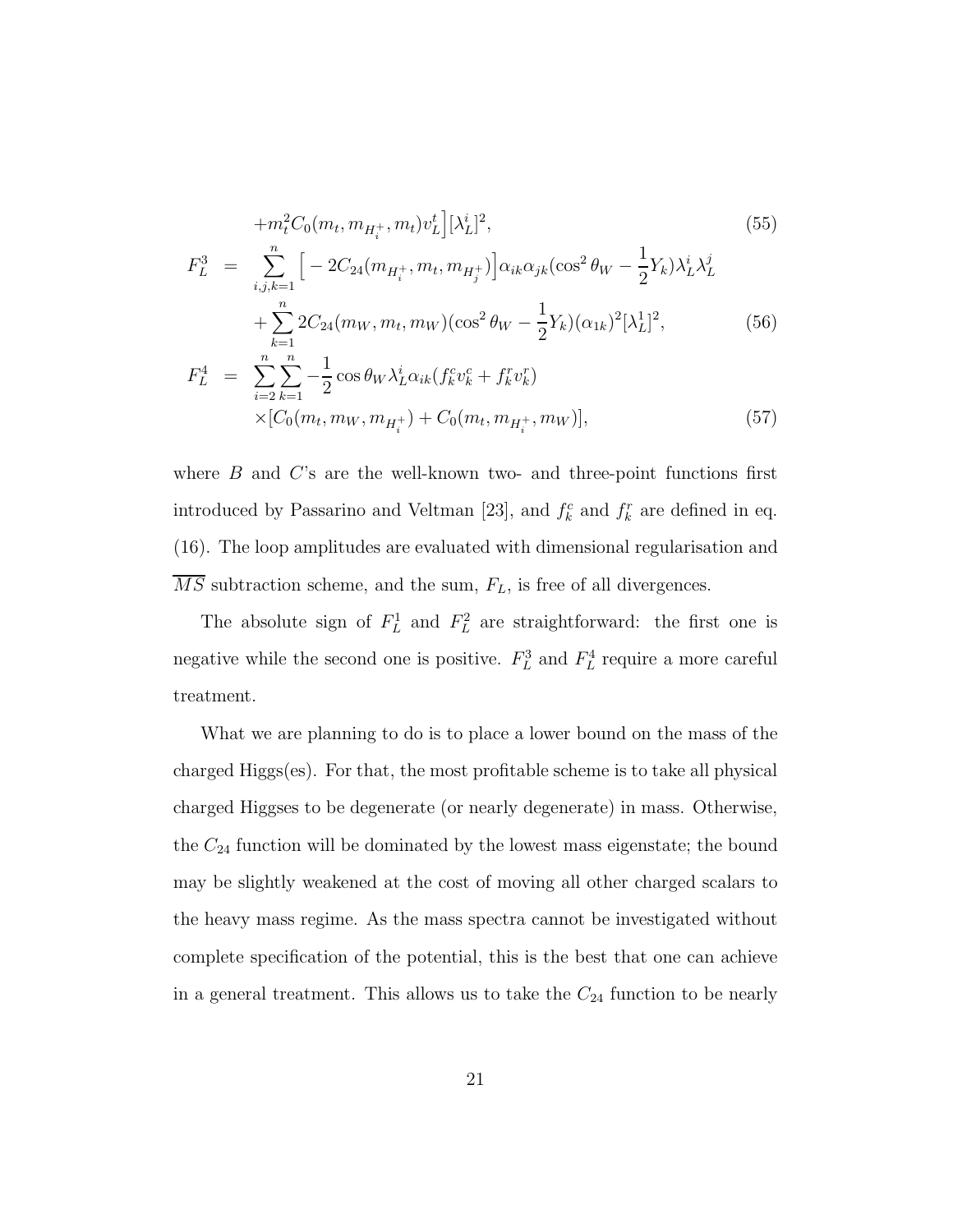a constant, and using the unitarity of the  $\alpha$  matrix, one can recast  $F_L^3$  as

$$
F_L^3 = \frac{g^2}{m_W^2} \Big[ -\frac{1}{(\alpha_{11})^2} C_{24}(m_{H^+}, m_t, m_{H^+}) (\cos^2 \theta_W - \frac{1}{2}) + C_{24}(m_W, m_t, m_W) \sum_{k=1}^n (\alpha_{1k})^2 (\cos^2 \theta_W - \frac{Y_k}{2}) \Big].
$$
 (58)

The  $C_{24}$  function is negative, so the first term on the right-hand side of eq. (58) is positive. The second term is positive for  $Y_k \leq 1$ , and negative for  $Y_k > 1$  (we assume only integer Y for scalar multiplets). Thus, for complex doublets and real non-doublets,  $F_L^3$  is positive definite.

However, here one must note a point. The constraints from  $Z \to b\bar{b}$  are meaningful only if  $\rho$  is forced to unity at tree-level. Otherwise, the nondoublet VEVs are required to be so much smaller than the doublet VEVs (from the experimental constraint on  $\rho$ ) that the doublet-nondoublet mixing angle  $\theta_H$  is very small, and  $Z \to b\bar{b}$  does not put any significant constraint on  $m_{H^+}$ .

The tree-level value of  $\rho$  can be forced to unity in models with doublet and/or singlet scalar multiplets, or in models where the effects of 'bad' representations cancel out. In these models, all  $\alpha_{1k}$ 's are specified from the definition of the charged Goldstone. If  $m_{H^+}$  is of the same order of  $m_W$ , both the  $C_{24}$  functions on the right-hand side of eq. (58) are approximately same. In this case,  $F_L^3$  always turns out to be positive and proportional to  $\tan^2 \theta_H$ . Even for a larger  $m_{H^+}$ ,  $F_L^3$  is always positive. Also, these models necessarily imply  $F_L^4 = 0$ . These two important results are proved in Ap-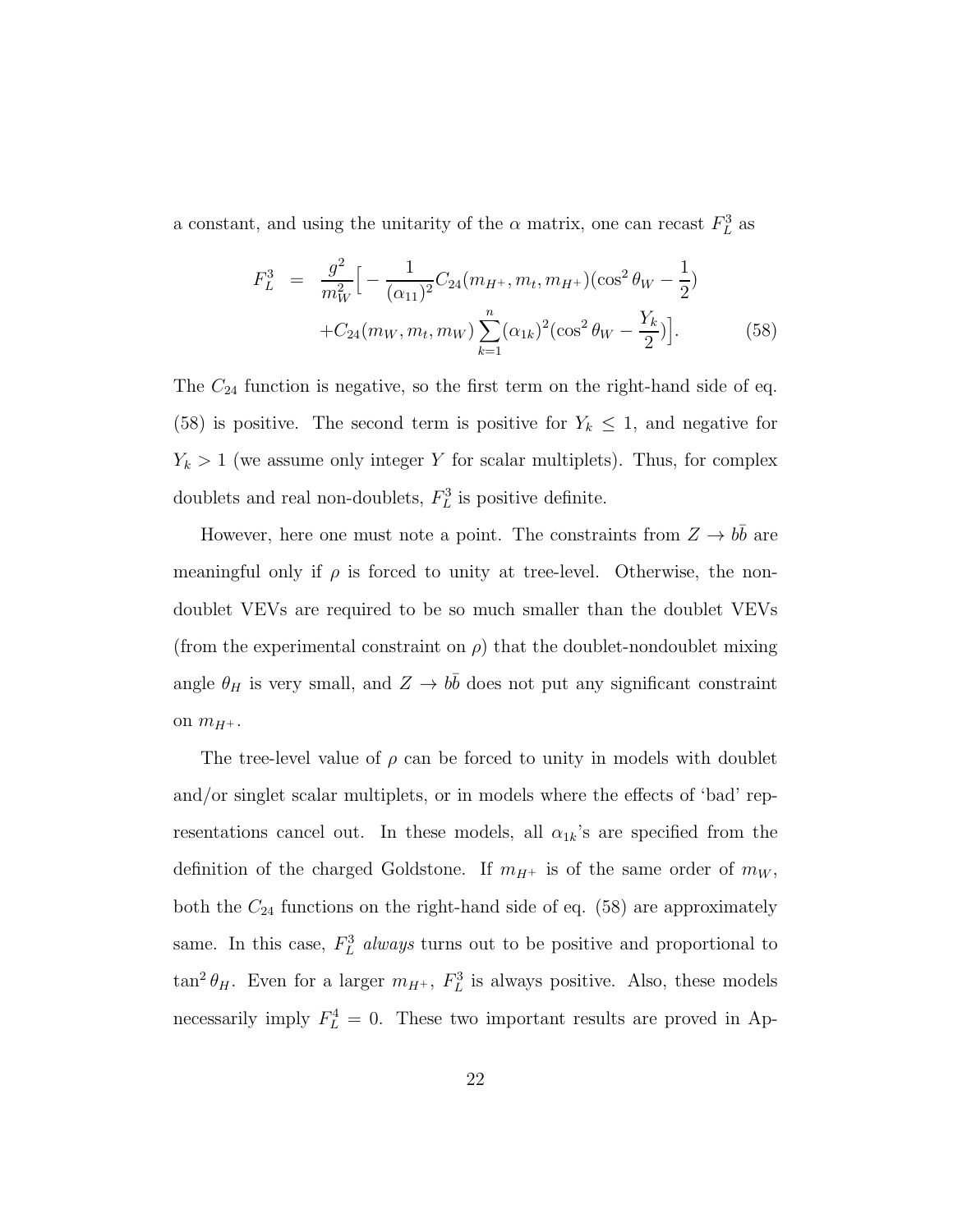pendix 2. Thus,  $F_L = F_L^1 + F_L^2 + F_L^3$ , which turns out to be positive for  $m_{H^+} \leq 1$  TeV.  $\Delta$  in eq. (43) is given by

$$
\Delta = \frac{g^2}{16\pi^2} \frac{2v_L^b}{(v_L^b)^2 + (v_R^b)^2} F_L,\tag{59}
$$

and thus  $\delta R_b$  is negative, thus tightly constraining the parameter space for these models. The lower bound on  $m_{H^+}$  is inversely proportional to  $\tan^2 \theta_H$ ; if  $\alpha_{11} = \cos \theta_H = 1$ , all other  $\alpha_{1k}$ 's are zero, and  $F_L$  is also zero; thus there is no bound on  $m_{H^+}$ . It is also evident that the approximate magnitude of the bound is independent of the number of 'bad' representations.

A word about  $F_L^4$ , though it may be nonzero only in some contrived models (e.g., one with a  $T = 3, Y = 4$  multiplet). Using the same logic as before, we can take  $C_0$  to be a constant, and  $F_L^4$  can approximately be written as

$$
F_L^4 = -\frac{gm_t}{2\sqrt{2}m_W} \cos \theta_W C_0(m_t, m_W, m_{H^+}) \Big[ (\cos \theta_W - \sec \theta_W) v - \frac{1}{v^2} \sum_{k=1}^n \{ (v_k^c)^2 f_k^c + (v_k^r)^2 f_k^r \} \Big] \tag{60}
$$

where  $m_W^2 = g^2 v^2 / 2$ .  $C_0$  being positive, the first term in the RHS is positive and gives negative  $\delta R_b$ ; the second term adds in the same direction if  $Y_k \leq 1$ .

The above discussion reflects a rather interesting complementarity. Scenarios which do not ensure  $\rho = 1$  at tree-level cannot be restricted unequivocally using  $R_b$ ; however, such scenarios are severely constrained by the value of  $\rho$  itself. If, on the other hand, the tree-level value of  $\rho$  is somehow fixed at unity through some additional symmetry in a complicated scalar sector,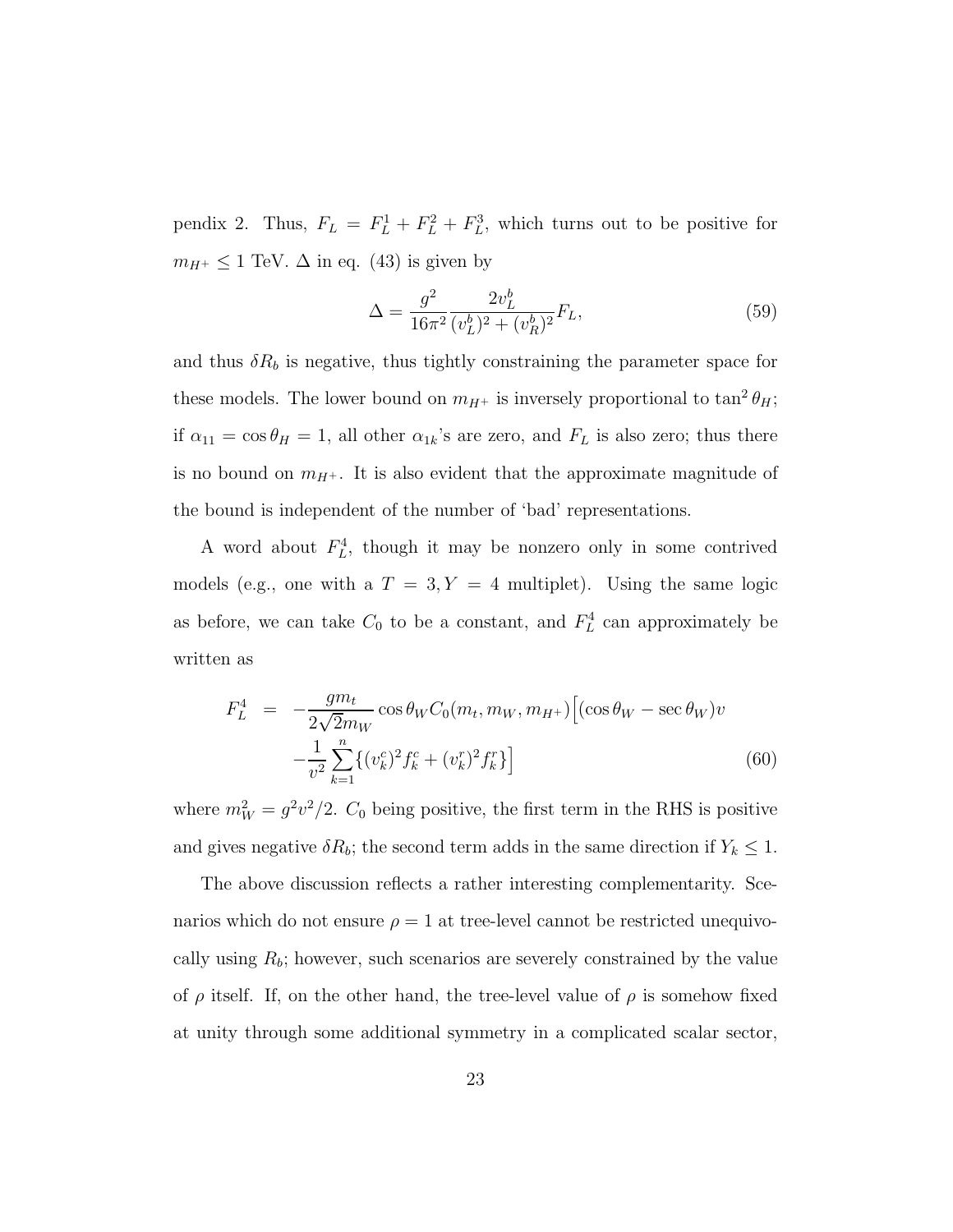then these very conditions which ensure  $\rho = 1$  make it possible to always constrain the scalar sector through  $R_b$ . Thus the near-unity of  $\rho$ , coupled with precision measurement of  $R_b$ , limits the parameter space of an arbitrarily extended Higgs structure.

As a nontrivial example of a model with custodial symmetry preserving scalar sector, we again consider the triplet model. In this model,  $F_L^4 = 0$ and the rest  $F_L^i$ 's are all proportional to  $(\lambda_L^3)^2$ . Thus, only  $H_3^+$  can be constrained —  $H_5^+$  does not couple with the fermions and do not contribute to the loop-amplitude.  $\lambda_L^3$  being proportional to  $\tan \theta_H$ , we take two representative values:  $\sin \theta_H = 0.5$  and  $\sin \theta_H = 0.8$ .  $m_t$  is varied over the range  $176 \pm 13$  GeV. The resulting  $\delta R_b$ 's are shown in Figures 2 and 3 respectively.

For  $\sin \theta_H = 0.5$ , the lower bound on  $m_{H_3^+}$  is too small to be of any significance. Even direct experiments put a better bound. For models with  $\rho_{tree} \neq 1$ , sin  $\theta_H$  is even smaller. For sin  $\theta_H > 0.8$ , the lower bound on  $m_{H_3^+}$ is almost 1 TeV. Thus we can say that  $\sin \theta_H = 0.8$  is the maximum mixing allowed in this model, unless one wants to have a scalar with mass above 1 TeV. Note that this is about  $3 - 4$  times stronger than the bound derived by Gunion *et al* [3] from FCNC processes, and also relatively free from hadronic uncertainties.

#### 5. Higgs Production

The production of non-standard Higgs bosons in both hadronic and  $e^+e^-$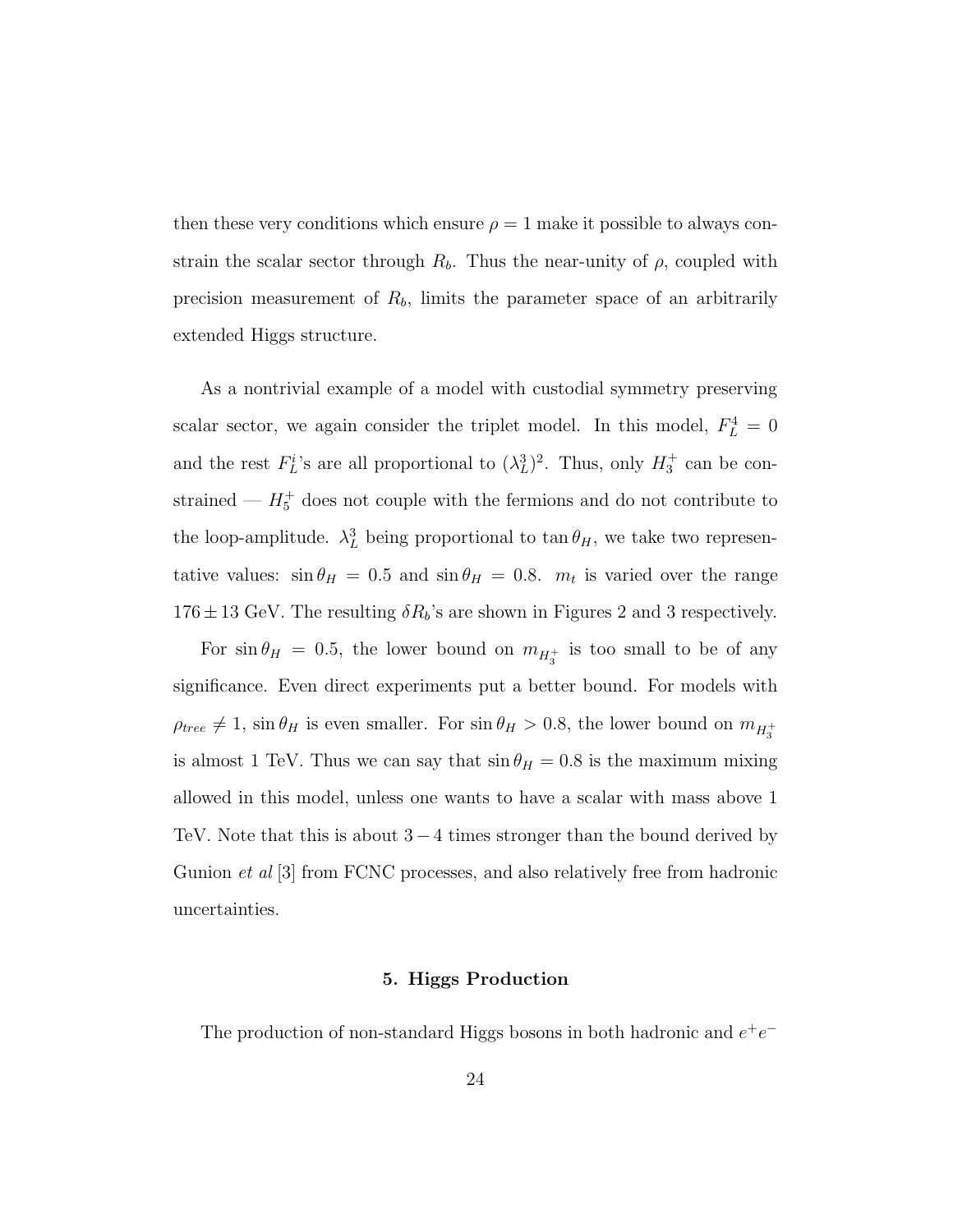colliders has been extensively discussed in the literature. In particular, the production of scalars with exotic charges (like  $H^{++}$ ) has received considerable attention [4, 7]. In this section, we include a brief discussion on the production of non-standard scalars belonging to arbitrary multiplets in  $e^+e^$ collisions.

#### A. Neutral Scalar Production

The production of a neutral scalar that can couple to a pair of gauge bosons can always take place through the Bjorken process  $e^+e^-\rightarrow Z\rightarrow$  $Z^*H_{Si}^0$  in a Z-factory (or  $e^+e^- \rightarrow Z^* \rightarrow ZH_{Si}^0$  in a higher energy  $e^+e^$ machine) [1]. In the general case, the scalars produced in this manner will decay into a pair of fermions (say,  $b\bar{b}$ ), and the final state will consist of four fermions, two of which will have an invariant mass equal to the respective scalar mass. However, many extended models (aimed at keeping  $\rho_{tree} = 1$ ) possess some additional symmetries that forbid the interaction of some of these scalars with fermions. In such cases, those scalars will decay either into four fermions, induced by a pair of real or virtual gauge bosons, or into two fermions via loops. Assuming that the former mode dominates, the ratio of the contributions to  $Z \rightarrow 4f$  and  $Z \rightarrow 6f$  channels from all the scalar mass eigenstates is given by

$$
\frac{\Gamma(Z \to \sum_{i=1}^{m} Z^* H_{Si}^0 \to 4f)}{\Gamma(Z \to \sum_{i=m+1}^{n} Z^* H_{Si}^0 \to 6f)} = \frac{\sum_{i=1}^{m} \sum_{k,l} G_i \beta_{ik} \beta_{il} v_k^2 v_l^2 Y_k Y_l}{\sum_{i=m+1}^{m} \sum_{k,l} G_i \beta_{ik} \beta_{il} v_k^2 v_l^2 Y_k Y_l},\tag{61}
$$

where it has been assumed only that the physical scalar states, from  $i = 1$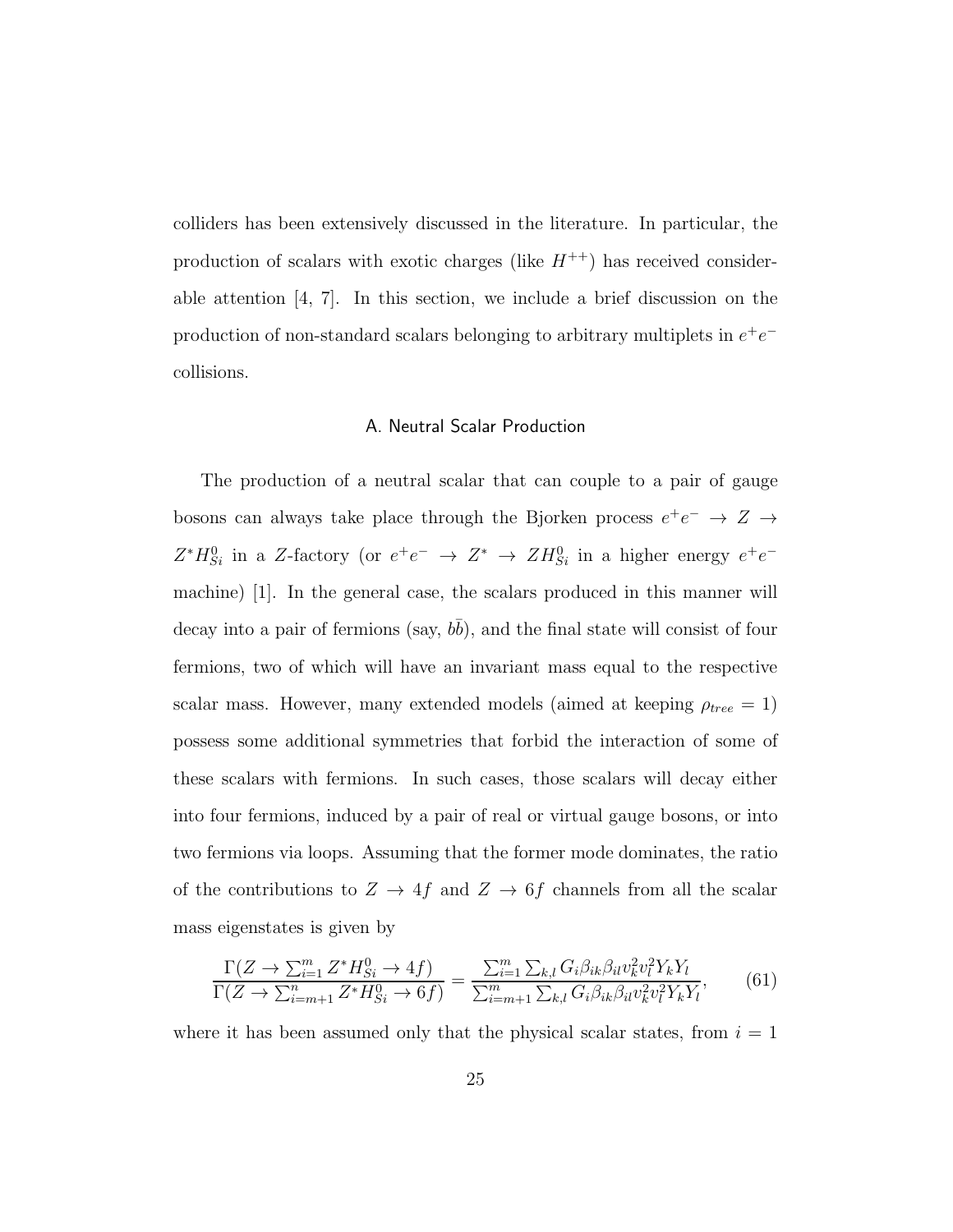to  $m$ , couple to fermions.  $G_i$  is given by

$$
G_i = \int_{x_0}^{x_1} g(x) \, dx,\tag{62}
$$

with

$$
g(x) = \frac{(1 - x + \frac{x^2}{12} + \frac{2}{3}y^2)(x^2 - 4y^2)^{1/2}}{(x - y^2)^2}
$$
(63)

where

$$
y = m_{H_{Si}^0}/m_Z. \tag{64}
$$

It is clear from above that the maximum value (with all degenerate scalars) of the four-fermion signals via Bjorken process is that for the single Higgs doublet in the SM. Also, the neutral components of real scalar multiplets do not contribute to any of the two kinds of signals. The above result can be extended in a straightforward way to  $e^+e^- \to Z^* \to \sum_i Z H_{Si}^0$  at a higher energy.

#### B. Neutral Pseudoscalar Production

Pseudoscalars are produced through the mechanism  $Z(Z^*) \to H_{Si}^0 H_{Pj}^0$ . The process and the ensuing signals are closely analogous to the signal of the pseudoscalar in two-Higgs doublet models [24]. The only interesting difference might occur if some pseudoscalars do not have tree-level couplings to fermions. In such cases, the pseudoscalar decays through channels involving real or virtual gauge bosons or scalars.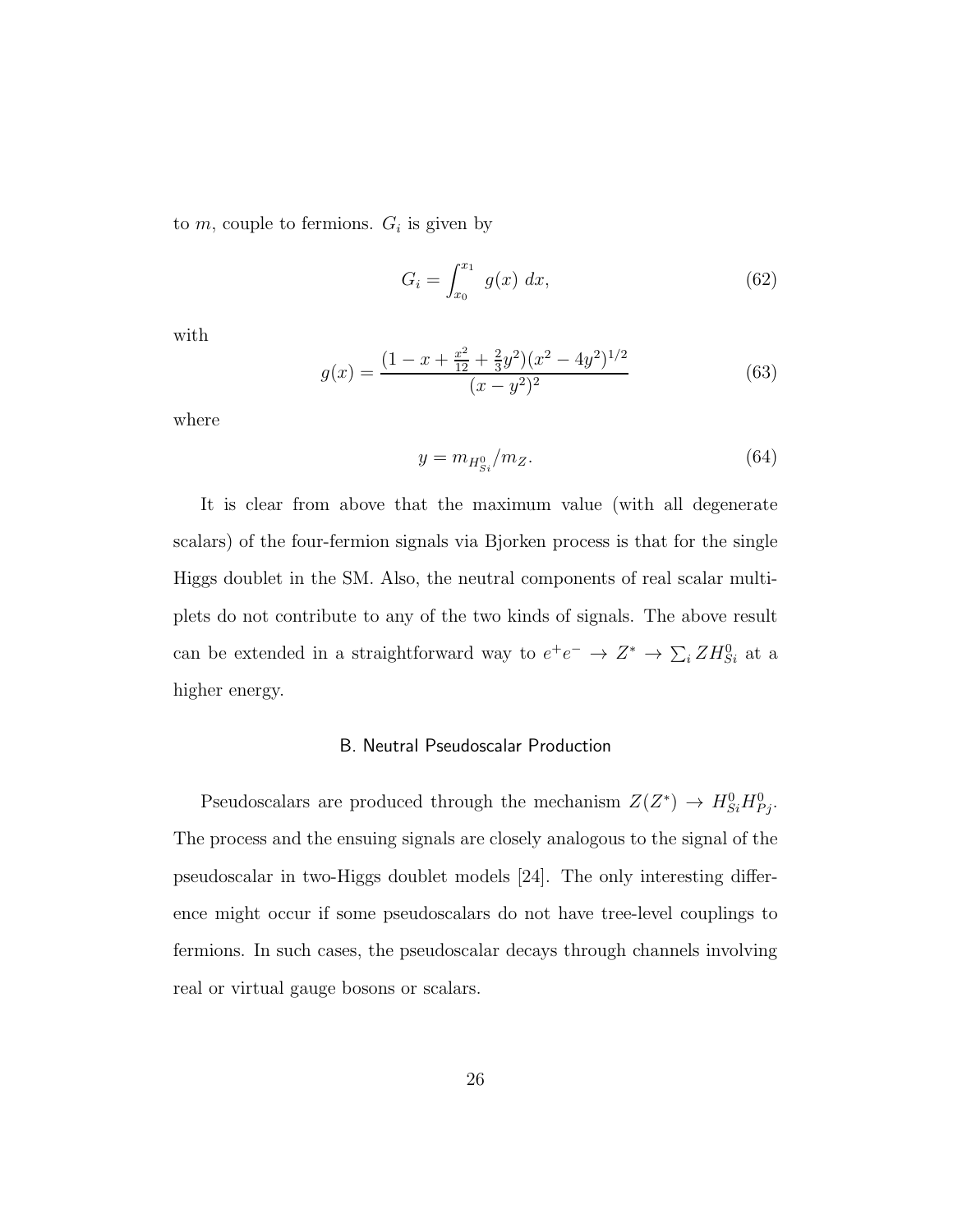#### C. Charged Scalar Production

While the mode  $Z(Z^*) \to H_i^+ H_j^-$  is still open, a new avenue for charged scalar production opens up when higher Higgs representations are present. The  $H_i^{\pm}W^{\mp}Z$  vertex in a general scenario leads to the process  $Z(Z^*) \rightarrow$  $H_i^{\pm}W^{*\mp}(W^{\mp})$ . The width for  $Z \to H_i^{\pm}W^{*\mp} \to H_i^{\pm}(p_3)f_1(p_1)\bar{f}_2(p_2)$  is given by

$$
\Gamma_i = \mathcal{G}_i \sum_{k,l} t_k t_l \alpha_{ik} \alpha_{il} \tag{65}
$$

where

$$
t_k = (\cos \theta_W - Y_k \sec \theta_W) \sqrt{n_k - 1} v_k \tag{66}
$$

and

$$
\mathcal{G}_i = \frac{1}{8\pi^2 m_Z} \int dE_1 dE_2 |\mathcal{M}|^2, \tag{67}
$$

 $|\mathcal{M}|^2$  being the relevant squared matrix element. the signal of a charged Higgs produced in this way will consist chiefly of two- or four-fermion decay modes, depending upon whether the  $H_i^{\pm}$  couples to fermions or not at the tree-level. Again, the latter possibility is often the consequence of symmetries imposed on the scalar sector to maintain  $\rho_{tree} = 1$ . Thus a real or virtual Z in  $e^+e^-$  machines will give rise to four- or six-fermion signals as a consequence of charged Higgs production through the  $H_i^{\pm}W^{\mp}Z$  vertex. Again, assuming that  $(n - m)$  out of n singly charged scalars do not have tree-level fermionic coupling, one obtains

$$
\frac{\Gamma(Z \to 4f)}{\Gamma(Z \to 6f)} = \frac{\sum_{i=2}^{m} \sum_{k,l} \mathcal{G}_i \alpha_{ik} \alpha_{il} t_k t_l}{\sum_{i=m+1}^{n} \sum_{k,l} \mathcal{G}_i \alpha_{ik} \alpha_{il} t_k t_l},
$$
\n(68)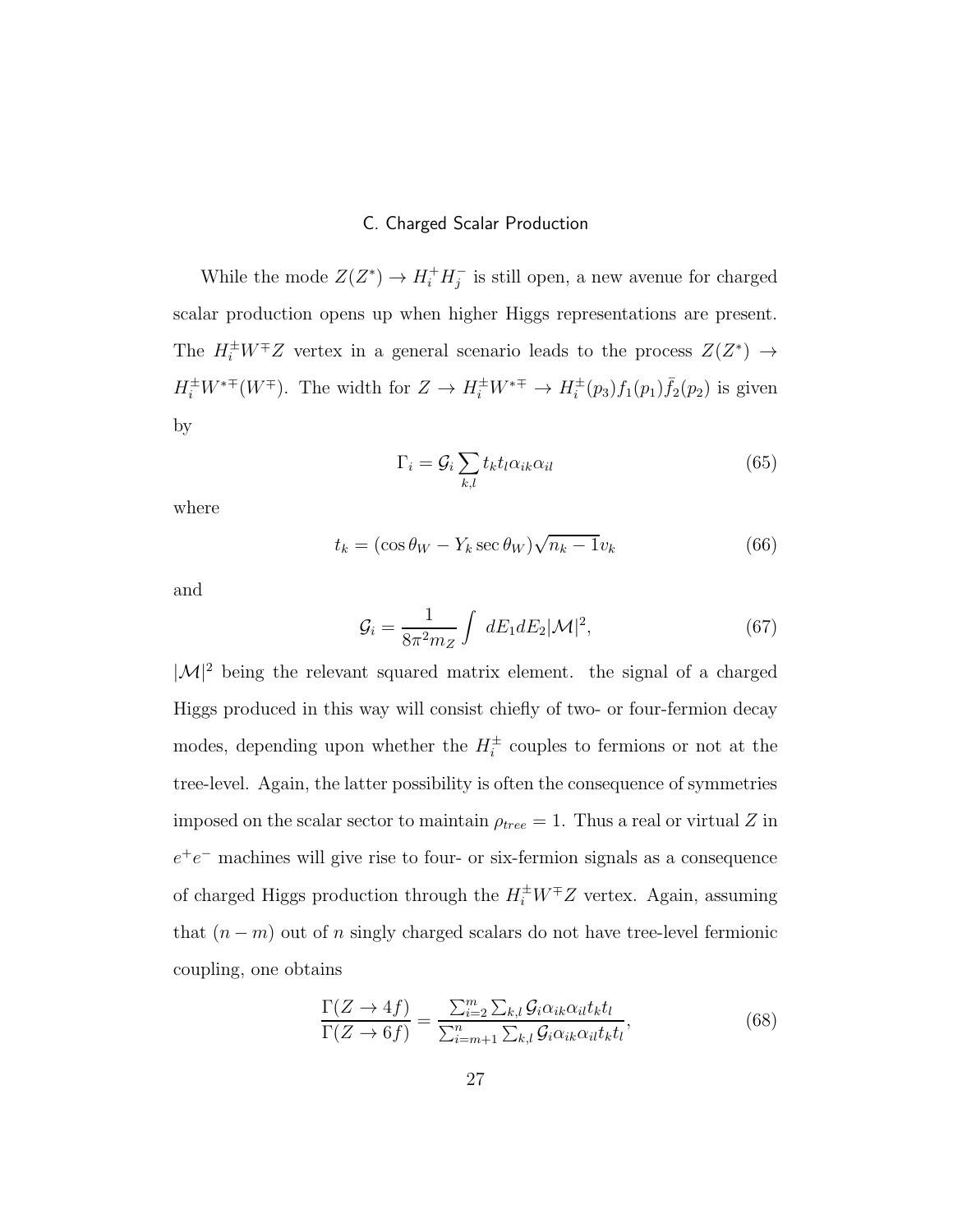where  $i = 1$  has been left out of the sum in order to separate out the charged Goldstone field. In the formula above, any  $H_i^{\pm}$  will have  $H_i^{\pm} f_1 \bar{f}_2$  interaction if

(i)  $\alpha_{i1} \neq 0$  in the case where only the doublet  $\Phi_1$  gives masses to all the fermions, and

(ii)  $\alpha_{i1}, \alpha_{i2} \neq 0$  in the case when  $\Phi_1$  and  $\Phi_2$  are responsible for the masses of up- and down-type fermions respectively.

The observable consequences of the  $H_i^{\pm}W^{\mp}Z$  vertex in both LEP-1 and higher energy machines have been discussed in detail in the context of the triplet model [5, 6]. It has also been shown [5] that in cases where the  $H_i^{\pm}$ does not couple to fermions, its dominant decay mode is the tree-level one into four fermions over most of the parameter space.

We illustrate in Fig. 4 the branching ratio for  $Z \to H_i^{\pm} \ell \bar{\nu}_l$  as a function of the  $H_i^{\pm}$  mass in the triplet model. It is clear from the graphs that a considerable range of the parameter space of  $m_{H^{+}}$  and  $\theta_{H},$  the doublet-triplet mixing angle, can be constrained from the existing experiments.

#### 6. Conclusions

We have discussed the phenomenology of a general scenario with an arbitrary combination of real and complex Higgs multiplets in arbitrary representations of  $SU(2)$ . We have seen that with some very modest assumptions, most of the interactions and formulae in such a scenario can be obtained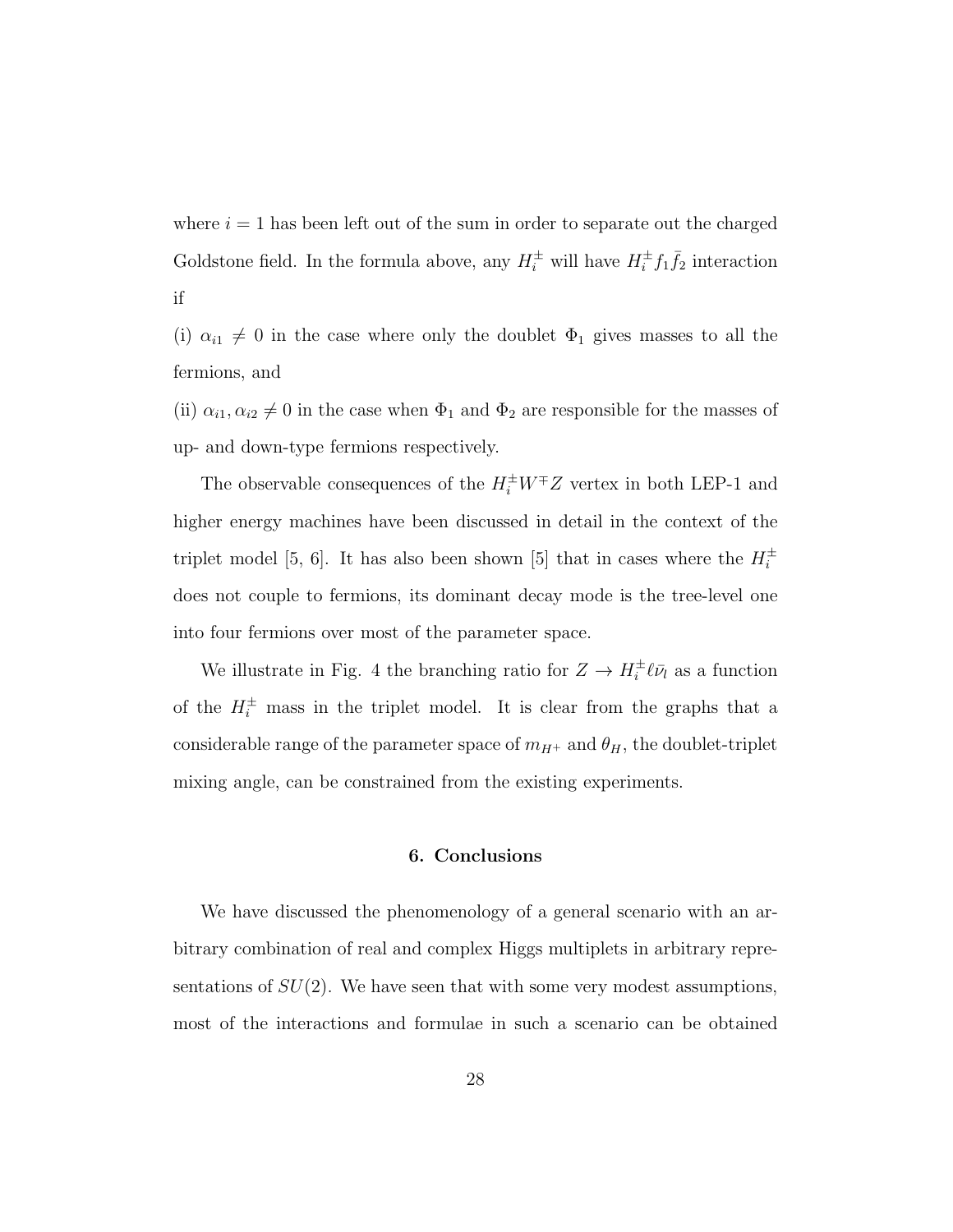in rather simplified and physically transparent form. When the multiplets are such that they do not ensure  $\rho = 1$  at the tree-level, the experimental value of  $\rho$  itself is the most stringent constraint on them. On the other hand, for those models where  $\rho_{tree} = 1$  is ensured by suitable contrivance, the precision measurement of  $\Gamma(Z \to b\bar{b})$  strongly constrains the parameter space. The consideration of unitarity sum rules in longitudinal gauge boson scattering can also yield interesting relationships among the parameters in a general structure.

On the whole, an extended scalar structure in the electroweak symmetry breaking scheme has a rich phenomenology and deserves unbiased scrutiny. The search for such 'exotic' Higgs particles should therefore be given due priority in all the present and future experiments.

#### Acknowledgements

A.K. and B.M. acknowledge the warm hospitality of the Mehta Research Institute, Allahabad, and the Saha Institute of Nuclear Physics, Calcutta, respectively. They also thank B. Dutta-Roy and R.T. Adhikari for useful discussions and A.K. Dutt- Mazumder for help with some of the figures. B.M. is grateful to M. Nowakowski for illuminating discussions on exotic Higgs models.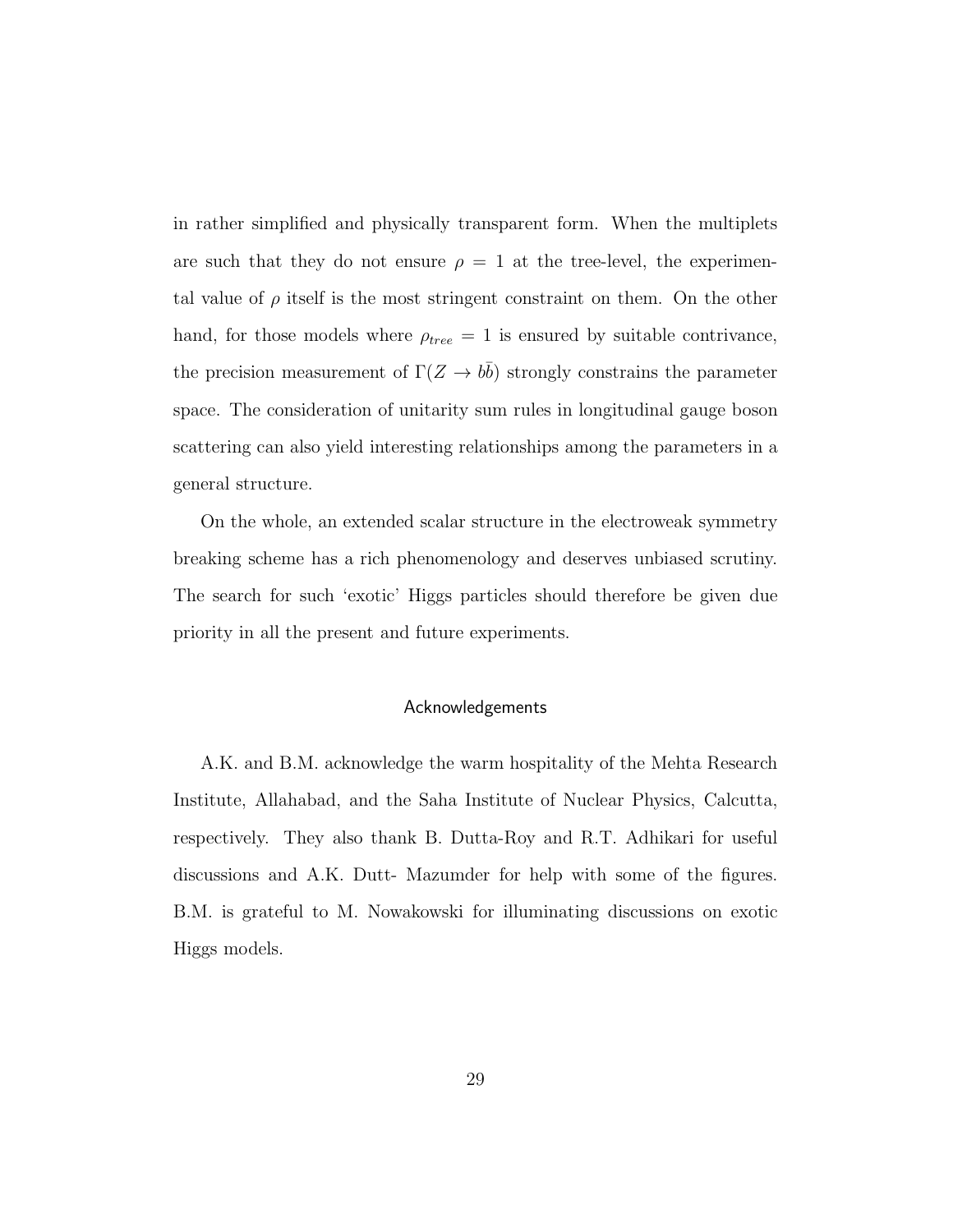#### Appendix 1

In this appendix, we present the vertex factors for a general assortment of scalar multiplets. We display only those vertex factors which do not depend explicitly on the form of the scalar potential. Thus, the three-scalar and four-scalar vertices are omitted.

1. Two gauge bosons and one scalar:

$$
ZZH_{Si}^0 \quad : \quad \frac{ig^2}{\sqrt{2}\cos\theta_W} g_{\mu\nu} \sum_k \beta_{ik} v_k Y_k^2, \tag{1.1}
$$

$$
W^+W^-H_{Si}^0 \quad : \quad \frac{ig^2}{\sqrt{2}}g_{\mu\nu}\sum_k \beta_{ik}(Y_kv_k^c + \frac{1}{4}(n_k^2 - 1)v_k^r), \tag{1.2}
$$

$$
W^{+} Z H_{i}^{-} : \frac{i g^{2}}{\sqrt{2} \cos \theta_{W}} g_{\mu\nu} \sum_{k} \alpha_{ik} (f_{k}^{c} v_{k}^{c} + f_{k}^{r} v_{k}^{r}), \qquad (1.3)
$$

$$
W^{+}W^{+}H_{i}^{-} \qquad : \quad \frac{ig^{2}}{2}g_{\mu\nu}\sum_{k}\sigma_{ik}(g_{k}^{c}v_{k}^{c}+g_{k}^{r}v_{k}^{r}), \tag{1.4}
$$

where  $f_k^c$ ,  $f_k^r$ ,  $g_k^c$  and  $g_k^r$  are defined in eqs. (16), (18) and (19).

#### 2. Two scalars and one gauge boson:

 $\left(p_{1} \text{ and } p_{2} \text{ are respectively incoming and outgoing momenta at the vertex}\right)$ 

$$
ZH_i^+H_j^- \quad : \quad -\frac{ig}{2\cos\theta_W}(p_1+p_2)_{\mu}[2\cos^2\theta_W\delta_{ij}-\sum_k\alpha_{ik}\alpha_{jk}Y_k],
$$
 (1.5)

$$
ZH_{Si}^0H_{Pj}^0 : \frac{g}{2\cos\theta_W}(p_1+p_2)_{\mu}\sum_{k}\beta_{ik}\gamma_{jk}Y_k,\tag{1.6}
$$

$$
ZH_i^{++}H_j^{--} \quad : \quad -\frac{ig}{2\cos\theta_W}(p_1+p_2)_{\mu}[4\cos^2\theta_W\delta_{ij}-\sum_k\sigma_{ik}\sigma_{jk}Y_k],\,(1.7)
$$

$$
W^{-}H_{i}^{+}H_{Sj}^{0} \quad : \quad -\frac{ig}{\sqrt{2}}(p_{1}+p_{2})_{\mu}\sum_{k}\alpha_{ik}\beta_{jk}(h_{k}^{c}+h_{k}^{r}), \tag{1.8}
$$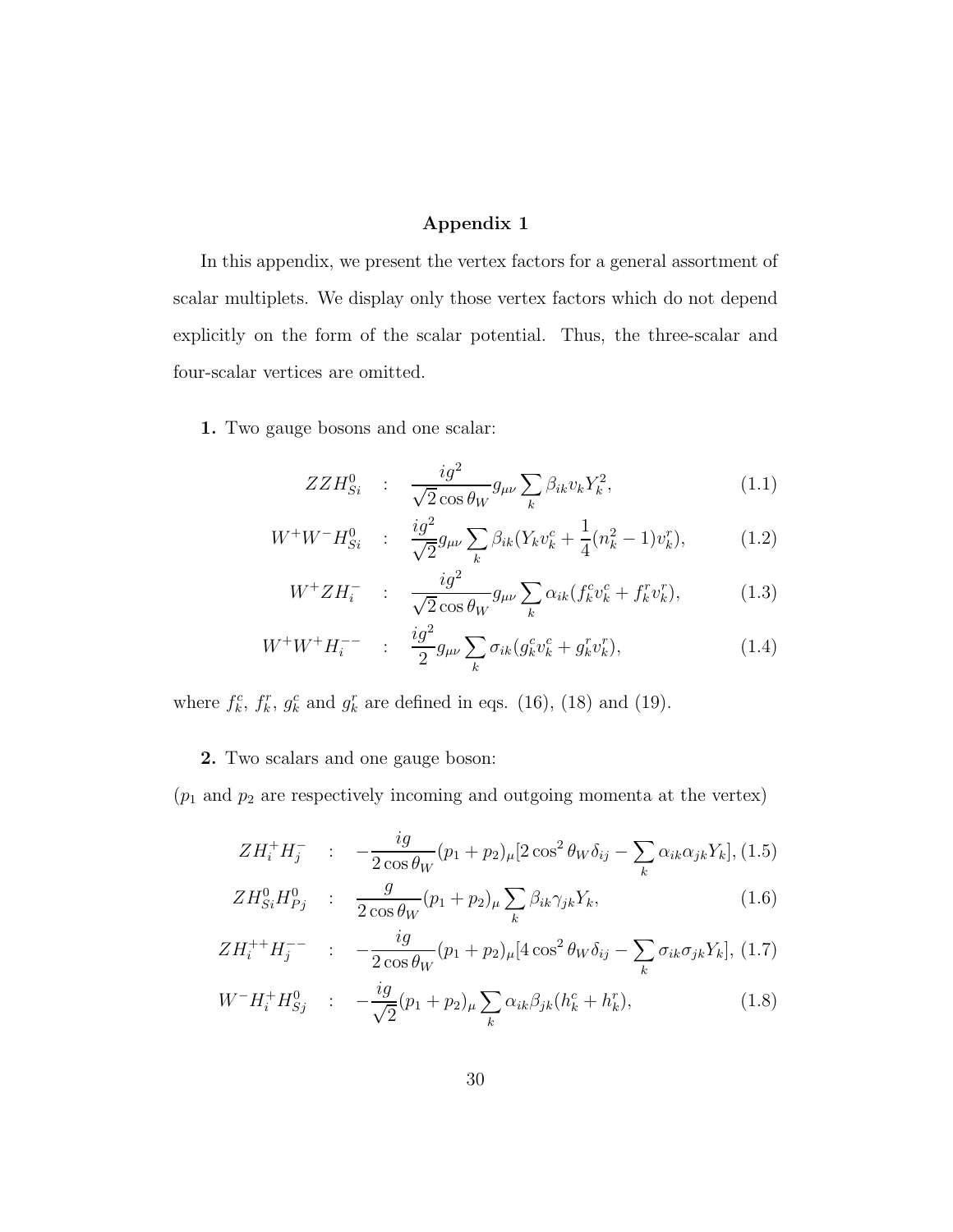$$
W^{-}H_i^{+}H_{Pj}^0 \quad : \quad \frac{g}{\sqrt{2}}(p_1+p_2)_{\mu} \sum_{k} \alpha_{ik} \gamma_{jk} (h_k^c + h_k^r), \tag{1.9}
$$

$$
W^{-}H_{i}^{++}H_{j}^{-} \t:= -\frac{ig}{\sqrt{2}}(p_{1}+p_{2})_{\mu} \sum_{k} \sigma_{ik} \alpha_{jk} (q_{k}^{c}+q_{k}^{r}), \t\t(1.10)
$$

where

$$
h_k^c = \sqrt{n_k - 1} \quad ; \quad h_k^r = \frac{1}{2}\sqrt{n_k^2 - 1}; \tag{1.11}
$$

$$
q_k^c = \sqrt{2(n_k - 2)} \quad ; \quad q_k^r = \frac{1}{2}\sqrt{n_k^2 - 9}.\tag{1.12}
$$

In general, in the weak basis, if  $W$  couples with two members of charges j and  $j + 1$  in a particular multiplet of dimension n, then the vertex factor is given by

$$
W^{-}\phi^{+(j+1)}\phi^{-j} \quad : \quad -\frac{ig}{\sqrt{2}}(p_1+p_2)_{\mu}\sqrt{(n-j-1)(j+1)} \quad \text{(complex)},
$$
\n(1.13)

$$
W^{-}\phi^{+(j+1)}\phi^{-j} \quad : \quad -\frac{ig}{2\sqrt{2}}(p_1+p_2)_{\mu}\sqrt{n^2-(2j+1)^2} \quad \text{(real)},\tag{1.14}
$$

which can be easily translated to the mass basis if the mixing matrices are known.

#### 3. Two gauge bosons and two scalars:

These are presented below in the weak basis.

$$
W^{+}W^{-}\phi^{+Q}\phi^{-Q} \quad : \quad -ig^{2}g_{\mu\nu}[T(T+1) - (Q - \frac{Y}{2})^{2}], \tag{1.15}
$$

$$
W^+W^+\phi^{-(Q+2)}\phi^Q \quad : \quad -i\frac{g^2}{2}g_{\mu\nu}(T^+)^2,\tag{1.16}
$$

$$
W^{+}W^{+}\phi^{-} \phi^{0} \quad : \quad -i\frac{g^{2}}{2}g_{\mu\nu}g_{k}^{c} \quad (g_{k}^{r} \text{ for real}), \tag{1.17}
$$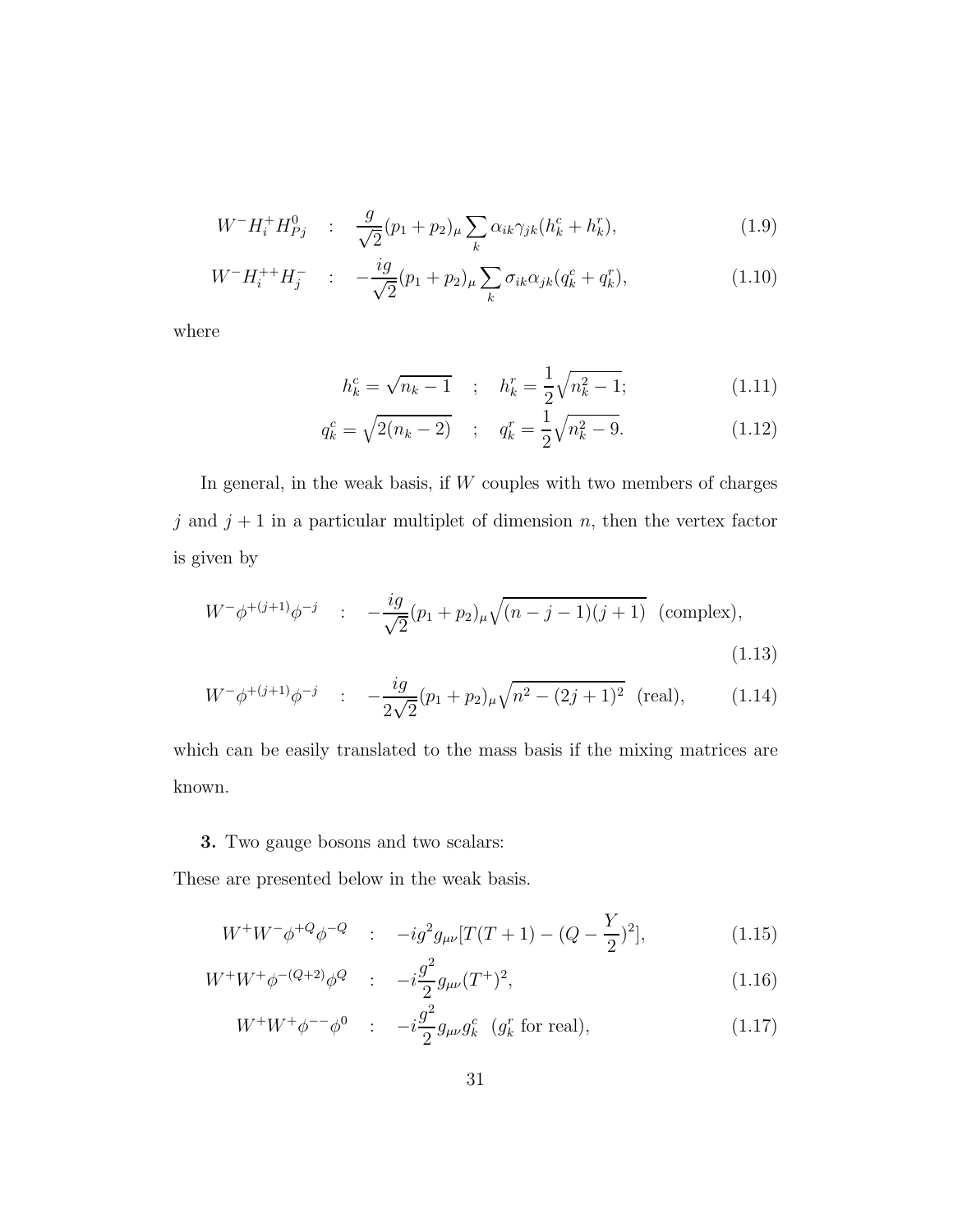$$
AA\phi^Q\phi^{-Q} \quad : \quad -ig_{\mu\nu}e^2Q^2,\tag{1.18}
$$

$$
ZZ\phi^{Q}\phi^{-Q} \quad : \quad -ig_{\mu\nu}\frac{g^{2}}{4\cos^{2}\theta_{W}}(2Q\cos^{2}\theta_{W}-Y)^{2}, \tag{1.19}
$$

$$
AZ\phi^{Q}\phi^{-Q} \quad : \quad -ig_{\mu\nu}\frac{eQg}{\cos\theta_{W}}(2Q\cos^{2}\theta_{W}-Y), \tag{1.20}
$$

$$
AW^{-}\phi^{Q+1}\phi^{-Q} \quad : \quad -ig_{\mu\nu}\frac{eg(2Q+1)}{\sqrt{2}}T^{+},\tag{1.21}
$$

$$
ZW^{-}\phi^{Q+1}\phi^{-Q} \quad : \quad -ig_{\mu\nu}\frac{g^{2}}{\sqrt{2}}\left[\cos\theta_{W}(2Q+1) + Y\frac{\cos 2\theta_{W}}{\cos\theta_{W}}\right]T^{+},\tag{1.22}
$$

where  $T^+$  is a shorthand notation for  $\langle \phi^{Q+1} | T^+ | \phi^Q \rangle$ .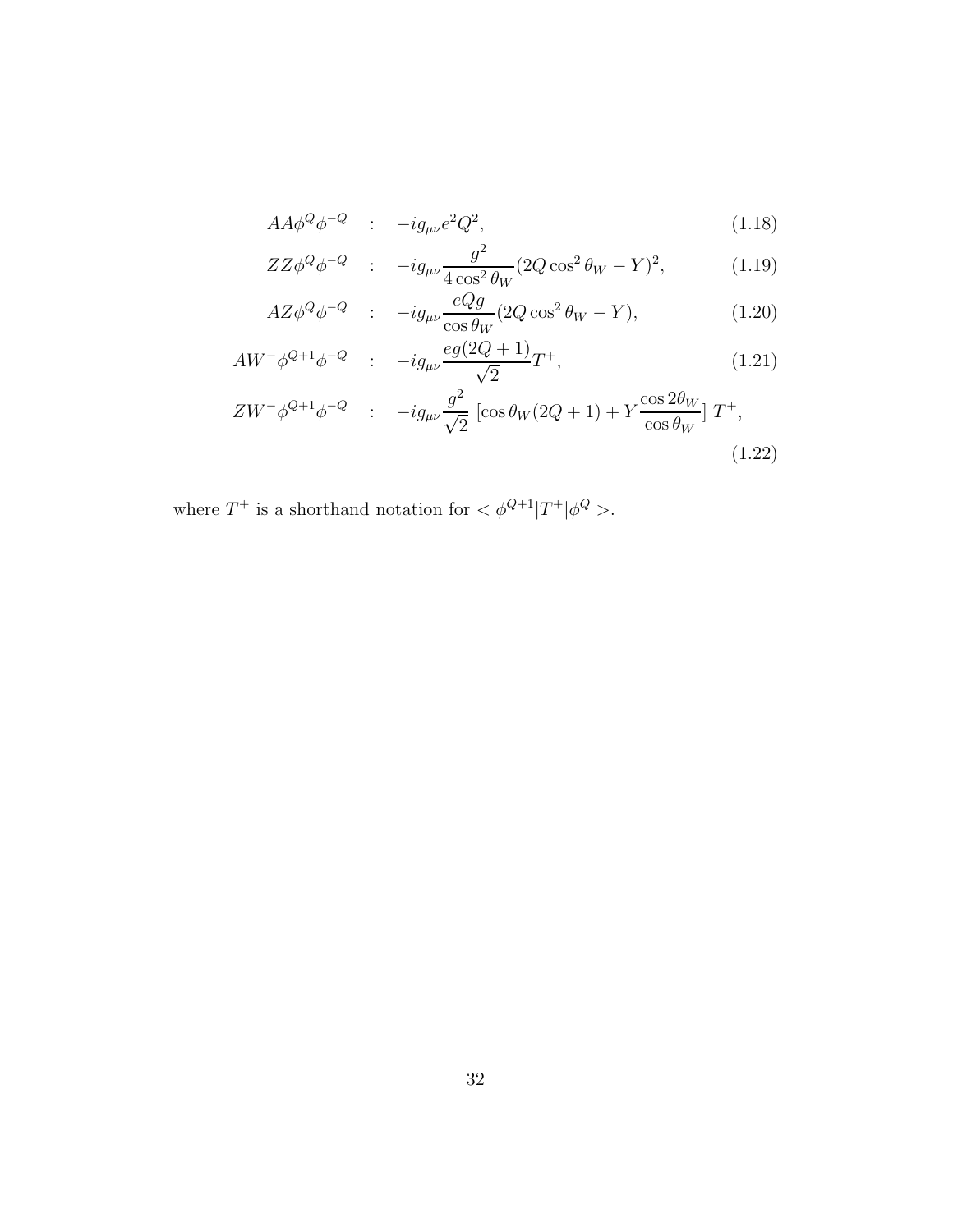#### Appendix 2

Here we will state and prove two theorems about the vertex correction to the process  $Z \to b\bar{b}$ , in which singly charged scalars of arbitrary representation of  $SU(2)$  take part.

Definition: By  $\rho_{tree} = 1$  models, we mean those models whose scalar sector consists of (i) either complex doublets (and singlets), which guarantee  $\rho = 1$  at tree-level, or (ii) a set of 'bad' representations whose effects on  $\rho - 1$ at tree-level cancels out, and which have been constrained according to our prescription laid down in Section 2, apart from the usual doublet. There may be more than one doublet, and singlets too. Moreover, we confine ourselves to those complex multiplets for which  $T^-v_k = 0$ .

Theorem 1:  $F_L^3$ , as defined in eq. (58), is always positive for  $\rho_{tree} = 1$ models.

Proof: The proof will be given for case (ii) of the above definition only, as the proof for case (i) follows trivially.

Let us take the VEV of the doublet  $\Phi_1$ , which gives mass to the top quark, to be  $v_d$ . We also consider one complex m-plet,  $\Phi_2$ , with VEV= $v_m$  $(T = Y/2)$ , and one real m-plet,  $\Phi_3$ , with VEV=  $v'_m = \sqrt{4T - 2/T + 1}v_m$ .

The Goldstone boson is defined as

$$
G^{+} = \frac{g}{\sqrt{2}m_{W}} \sum_{i} [(T^{+}v_{i})^{\dagger} \phi_{i}^{+}] = \sum_{i} \alpha_{1i} \phi_{i}^{+}, \qquad (2.1)
$$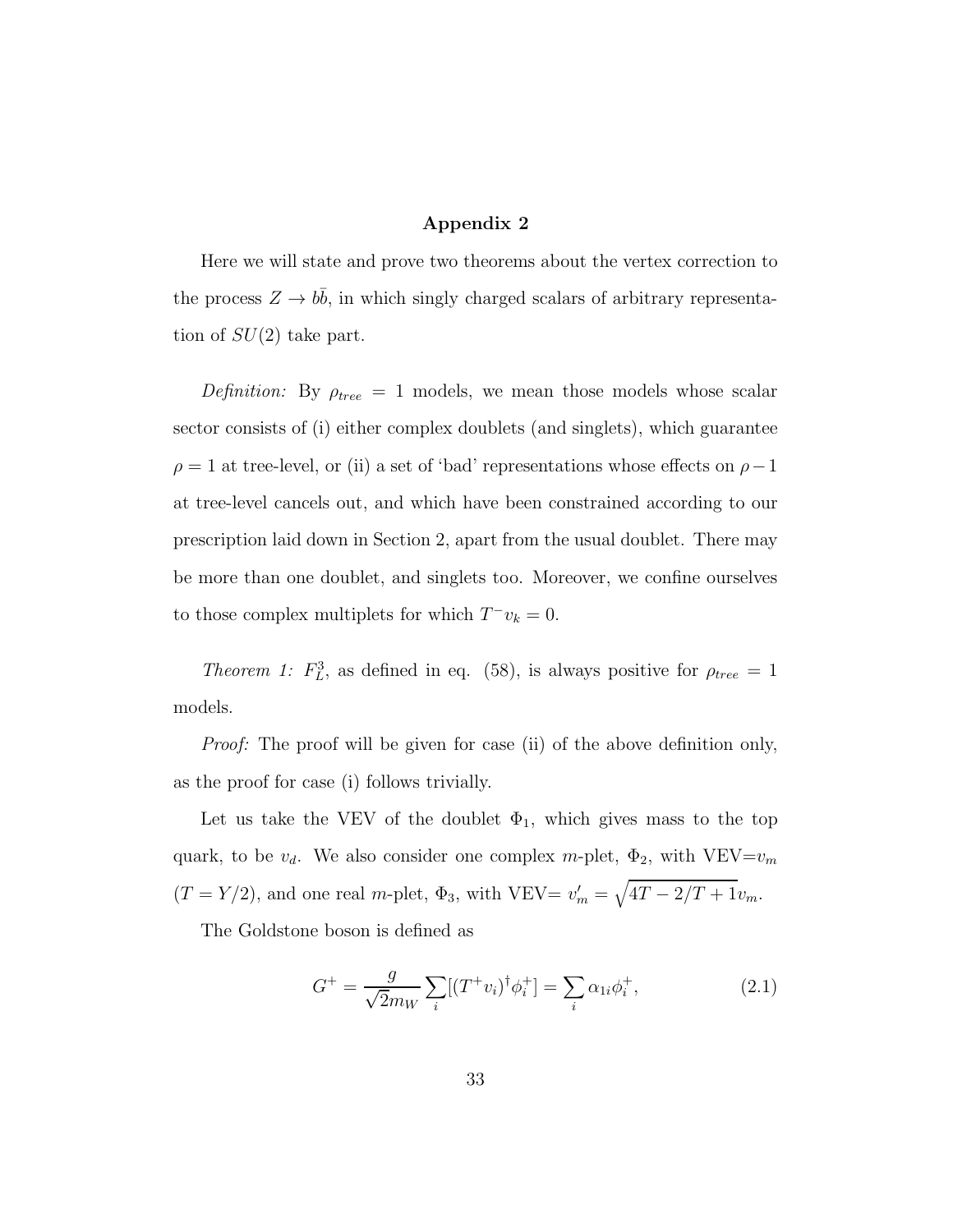as we take  $T^-v = 0$ , without any loss of generality. Also,

$$
T^{+}v = \sqrt{2T}v \quad \text{(complex)},
$$
  
=  $\sqrt{T(T+1)}v \quad \text{(real)}.$  (2.2)

Thus,

$$
(\alpha_{11})^2 = \frac{g^2}{2m_W^2} v_d^2, \tag{2.3}
$$

$$
(\alpha_{12})^2 = \frac{g^2}{2m_W^2} 2T v_m^2, \qquad (2.4)
$$

$$
(\alpha_{13})^2 = \frac{g^2}{2m_W^2} T(4T - 2)v_m^2.
$$
 (2.5)

Therefore,

$$
\sum_{k} (\alpha_{1k})^2 (\cos^2 \theta_W - \frac{1}{2} Y_k) = \frac{g^2}{2m_W^2} (v_d^2 + 4T^2 v_m^2) (\cos^2 \theta_W - \frac{1}{2})
$$
  
=  $\cos^2 \theta_W - \frac{1}{2}$ , (2.6)

as  $g^2(v_d^2 + 4T^2v_m^2) = 2m_W^2$ .

 $C_{24}$  being always negative for the arguments used in the definition of  $F_L^3$ , and  $\cos^2 \theta_W > 1/2$  and  $\alpha_{11}^2 \leq 1$ , it follows that  $F_L^3$  is positive definite. The same proof follows for  $F_R^3$ , and also for models with more than one set of 'bad' representations and/or more than one doublets.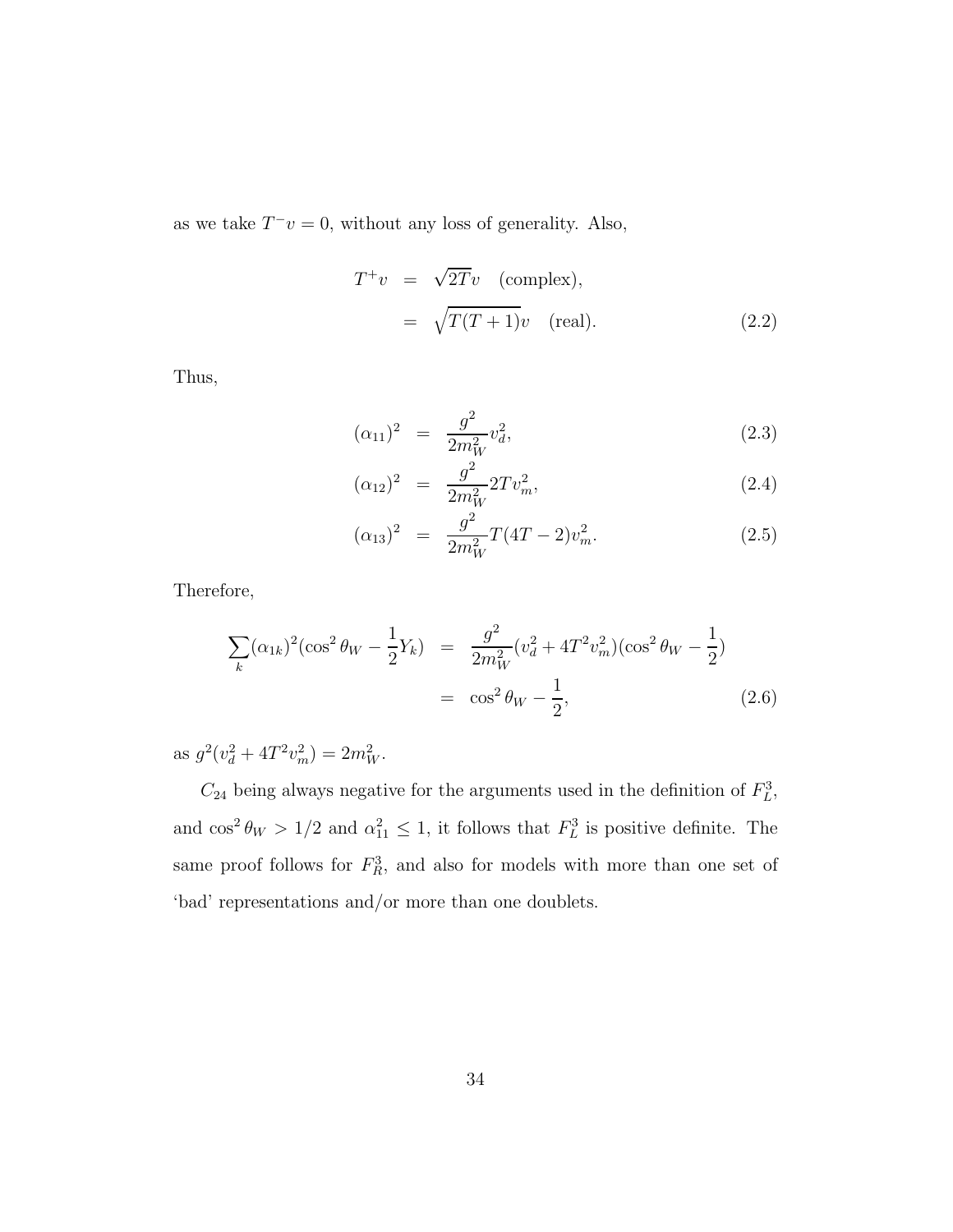Theorem 2:  $F_L^4 = 0$  for  $\rho_{tree} = 1$  models.

*Proof:* We take the same assortment of scalars.  $F_L^4$  is proportional to

$$
\sum_{i=2}^{n} \sum_{k=1}^{n} \frac{\alpha_{i1}}{\alpha_{11}} \alpha_{ik} (f_k^c v_k^c + f_k^r v_k^r), \tag{2.7}
$$

which can be rewritten as

$$
\frac{1}{\alpha_{11}} f_k^1 v_d - \sum_{k=1}^n \alpha_{1k} (f_k^c v_k^c + f_k^r v_k^r).
$$
 (2.8)

Putting the values of  $f_k^c$ ,  $f_k^r$ ,  $v_k^c$  and  $v_k^r$ , as shown in Theorem 1, we find that the expression vanishes identically.

In the proof of the above two theorems, we have assumed that  $m_{H^+}$  is of the same order of  $m_W$ . The theorems are valid for  $m_{H^+} \sim 1$  TeV, beyond which the perturbative unitarity breaks down.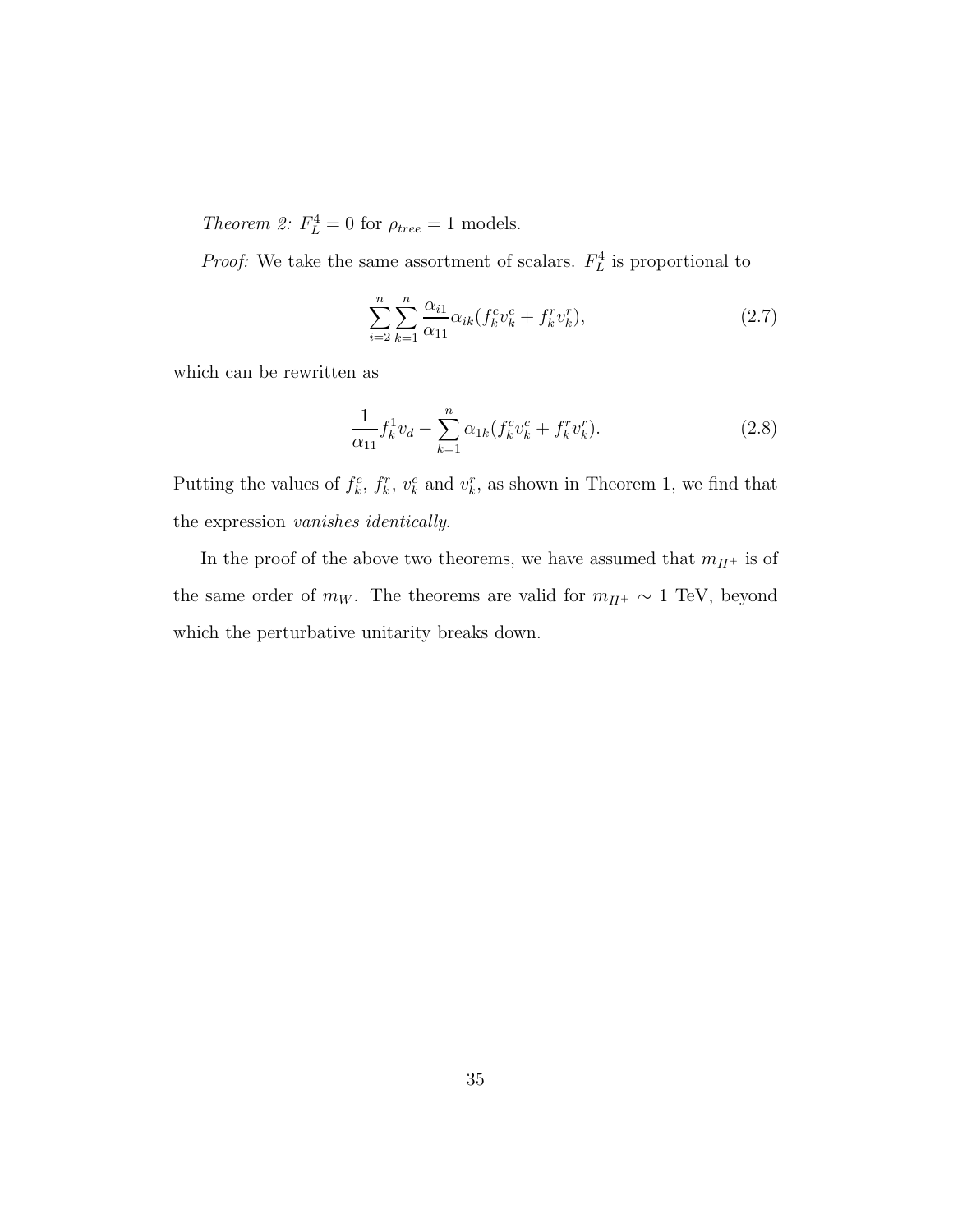## References

- [1] For a review see, for example, J. Gunion et al, The Higgs Hunter's Guide, Addison-Wesley, Reading, MA (1990).
- [2] G. Gelmini and M. Roncadelli, Phys. Lett. B99 (1981) 411.
- [3] J. Gunion, R. Vega and J. Wudka, Phys. Rev. D42 (1990) 1673; ibid., D43 (1991) 2322.
- [4] R. Vega and D. Dicus, Nucl. Phys. B329 (1990) 533.
- [5] B. Mukhopadhyaya, Phys. Lett. B252 (1990) 123; R. Godbole, B. Mukhopadhyaya and M. Nowakowski, BU-TH-94/06 (to appear in Phys. Lett.  $\bf{B}$ ).
- [6] K. Cheung, R. Phillips and A. Pilaftsis, Phys. Rev. D51 (1995) 4731.
- [7] N. Lusignoli and S. Petrarca, Phys. Lett. B226 (1989) 397.
- [8] M. Swartz, Phys. Rev. D40 (1989) 1521.
- [9] P. Bamert and Z. Kunszt, Phys. Lett. B306 (1993) 335.
- [10] Review of Particle Properties, Phys. Rev. D50 (1994) 1173.
- [11] H. Georgi, S.L. Glashow and S. Nussinov, Nucl. Phys. B193 (1981) 297.
- [12] H. Georgi and M. Machacek, Nucl. Phys. B262 (1985) 463.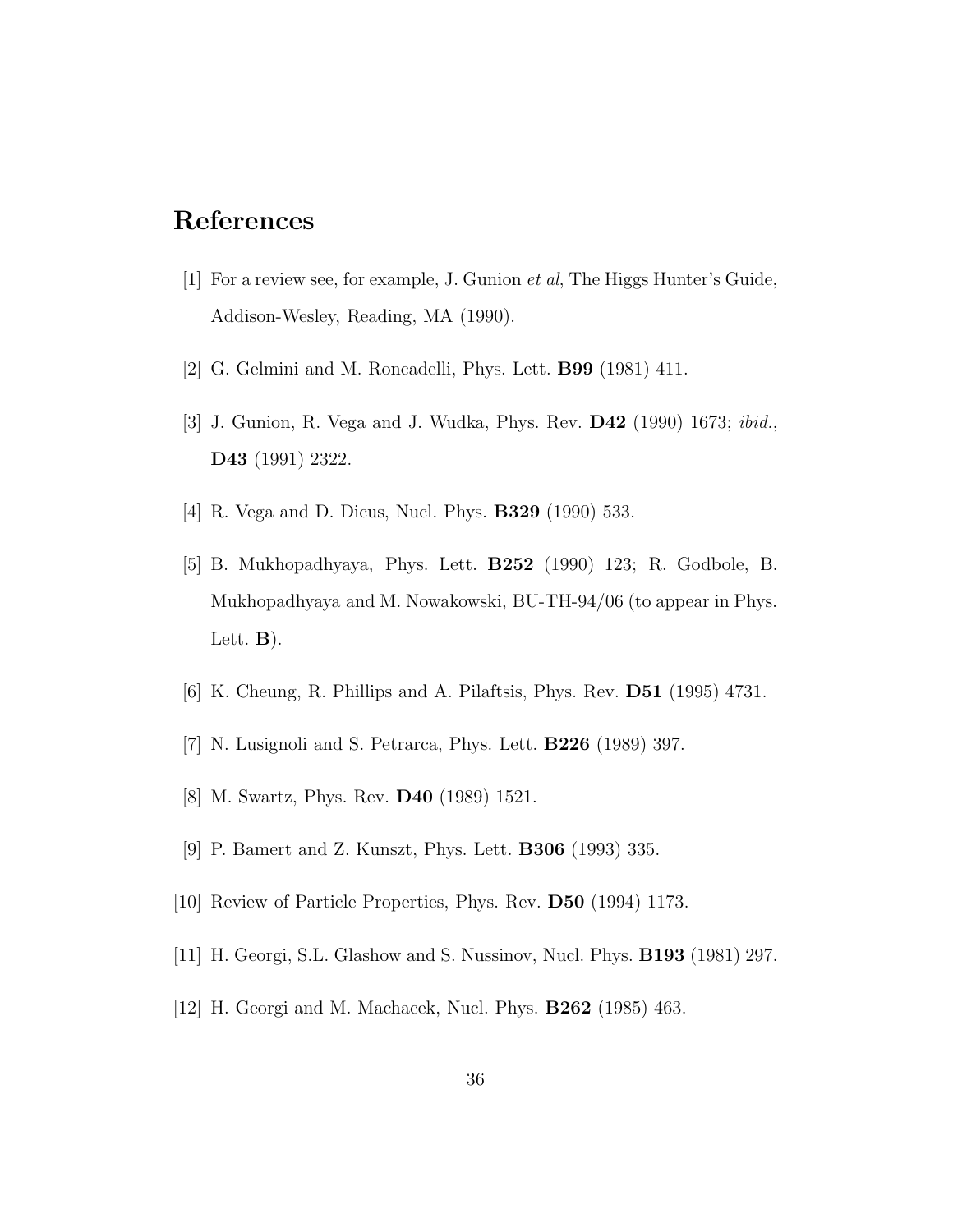- [13] S. Chanowitz and M. Golden, Phys. Lett. B165 (1985) 105.
- [14] S.L. Glashow and S. Weinberg, Phys. Rev. D15 (1977) 1958; E. Paschos, Phys. Rev. D15 (1977) 1966.
- [15] For a discussion see, for example, Y. Grossman, Nucl. Phys. B426 (1994) 355.
- [16] For a discussion see, for example, S. Dawson, Brookhaven report BNL-61012 (1994).
- [17] B.W. Lee, C. Quigg and H. Thacker, Phys. Rev. D16 (1977) 1519.
- [18] W. Hollik, Mod. Phys. Lett. A5 (1990) 1909.
- [19] For a discussion see, for example, J. Erler and P. Langacker, Univ. of Pennsylvania report UPR-0632T (1994).
- [20] J. Bernabeu, A. Pich and A. Santamaria, Nucl. Phys. B363 (1991) 326.
- [21] D. Schaile, talk presented at the 27-th Int. Conf. on High Energy Physics, Glasgow, July 1994.
- [22] M. Boulware and D. Finnell, Phys. Rev. D44 (1991) 2054.
- [23] G. Passarino and M. Veltman, Nucl. Phys. 160 (1979) 151.
- [24] G. Pocsik and G. Zsigmond, Z. Phys. C10 (1981) 367.